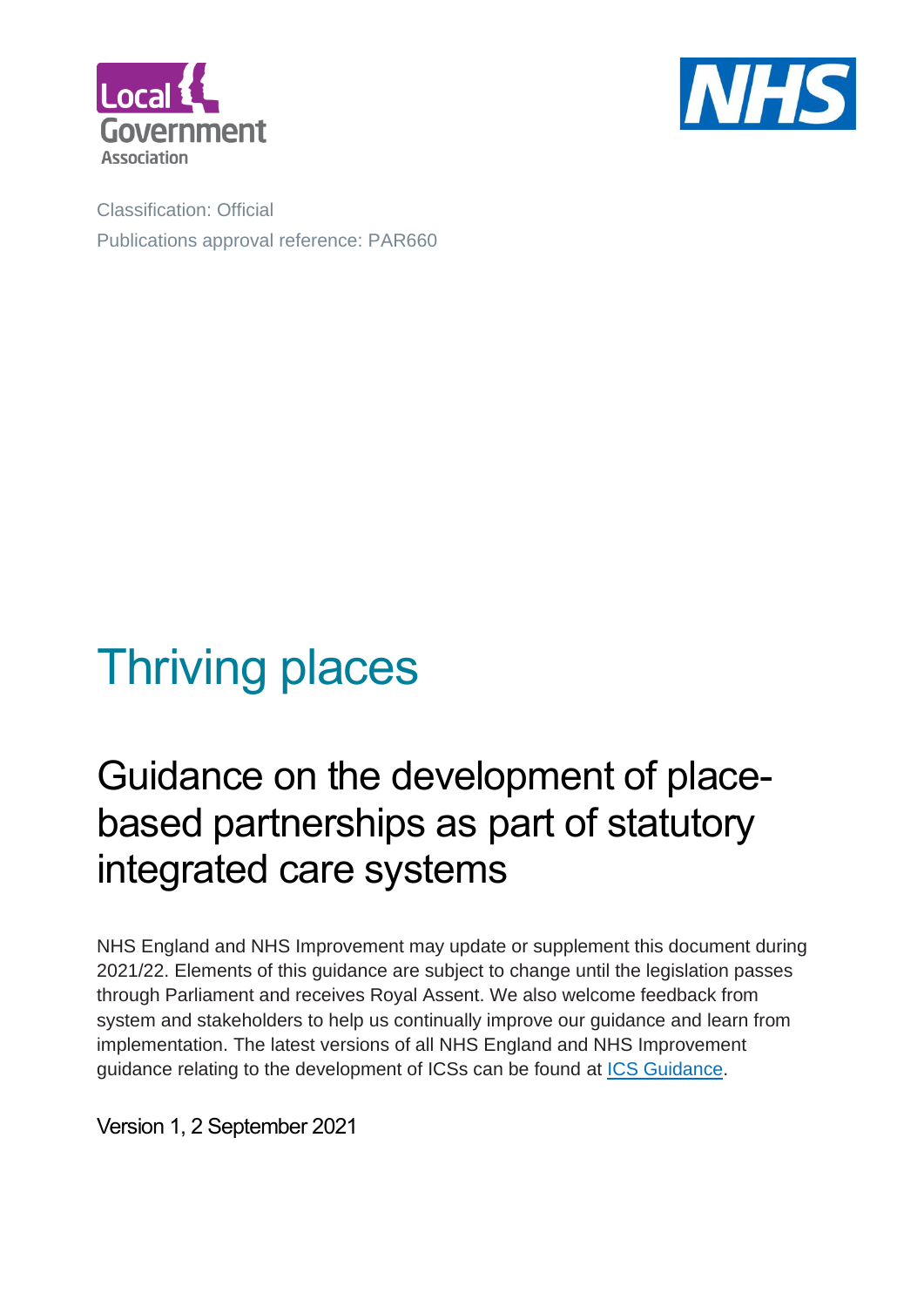## <span id="page-1-0"></span>ICS implementation guidance

Integrated care systems (ICSs) are partnerships of health and care organisations that come together to plan and deliver joined-up services and to improve the health of people who live and work in their area.

They exist to achieve four aims:

- **improve outcomes** in population health and healthcare
- **tackle inequalities** in outcomes, experience and access
- enhance **productivity and value for money**
- help the NHS support broader **social and economic development**.

Following several years of locally-led development, and based on the recommendations of NHS England and NHS Improvement, the government has set out plans to put ICSs on a statutory footing.

To support this transition, NHS England and NHS Improvement are publishing guidance and resources, drawing on learning from all over the country.

Our aim is to enable local health and care leaders to build strong and effective ICSs in every part of England.

Collaborating as ICSs will help health and care organisations tackle complex challenges, including:

- improving the health of children and young people
- supporting people to stay well and independent
- acting sooner to help those with preventable conditions
- supporting those with long-term conditions or mental health issues
- caring for those with multiple needs as populations age
- getting the best from collective resources so people get care as quickly as possible.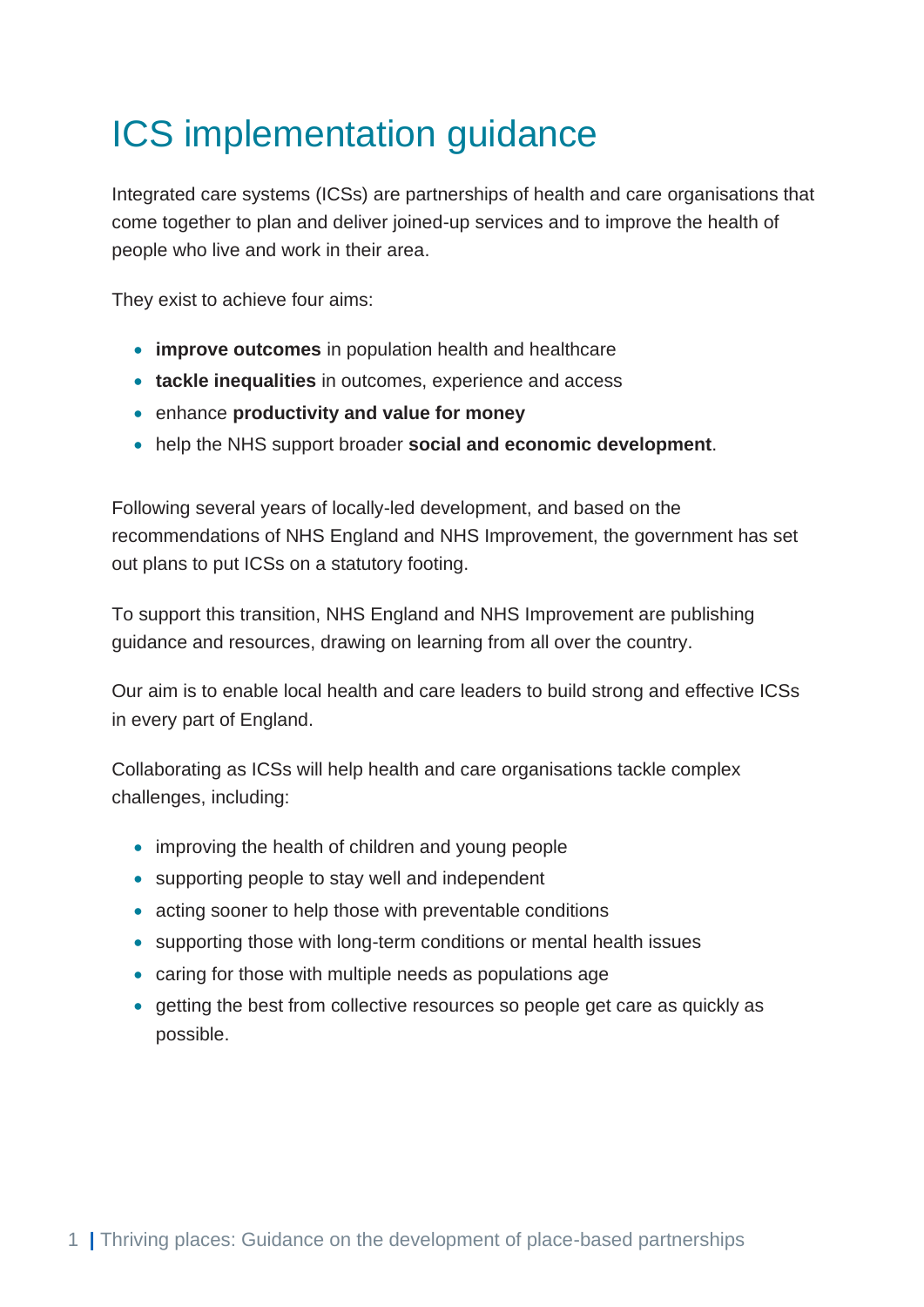## **Contents**

| 2. Defining place within the health and care system 9                 |    |
|-----------------------------------------------------------------------|----|
| 3. Defining the purpose and role of the place-based partnership12     |    |
| Agreeing the shared capabilities and activities of the partnership 12 |    |
|                                                                       |    |
|                                                                       |    |
|                                                                       | 31 |
|                                                                       | 32 |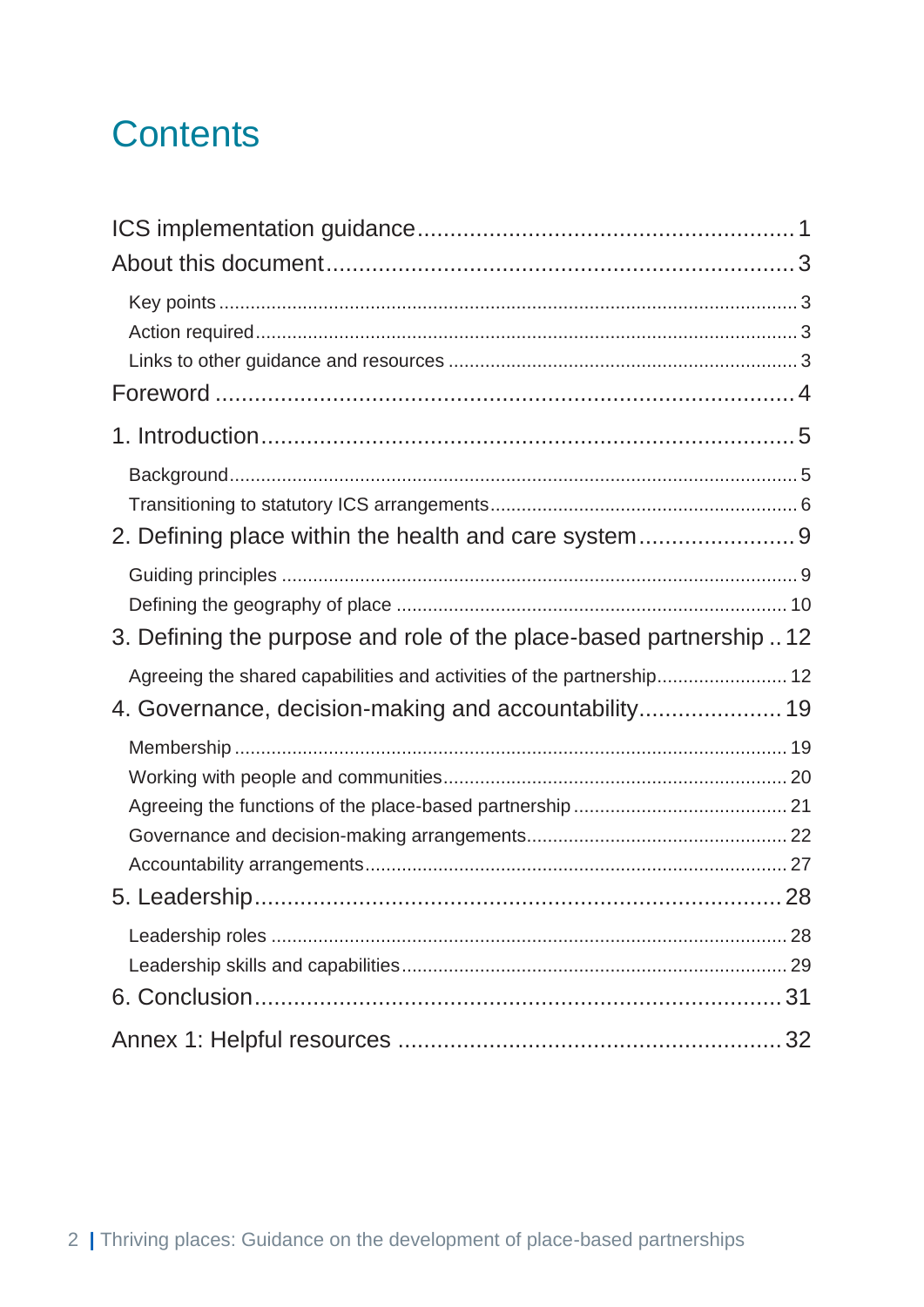## <span id="page-3-0"></span>About this document

This co-produced NHS England and NHS Improvement and Local Government Association (LGA) document seeks to support all partner organisations in integrated care systems (ICSs) to collectively define their place-based partnership working, and to consider how they will evolve to support the transition to the new statutory ICS arrangements, anticipated from April 2022. It reflects learning to date, and the intention is to support partners to build on existing arrangements, not to disregard partnership approaches that are already working well.

## <span id="page-3-1"></span>Key points

- Place-based partnerships are collaborative arrangements formed by the organisations responsible for arranging and delivering health and care services in a locality or community.
- Place-based partnerships will remain as the foundations of integrated care systems as they are put on a statutory footing (subject to legislation), building on existing local arrangements and relationships.
- It will be for system partners to determine the footprint for each place-based partnership, the leadership arrangements and what functions it will carry out.
- This document describes the activities placed partnerships may lead, capabilities required and potential governance arrangements.

## <span id="page-3-2"></span>Action required

• As part of the establishment of new ICS arrangements from April 2021 ICS leaders should confirm their proposed place-based partnership arrangements for 2022/23, including their boundaries, leadership and membership.

### <span id="page-3-3"></span>Links to other guidance and resources

- [ICS design framework,](https://www.england.nhs.uk/publication/integrated-care-systems-design-framework/)
- [Interim guidance on the functions and governance of the expected Integrated](https://www.england.nhs.uk/wp-content/uploads/2021/06/B0886_Interim-guidance-on-the-functions-and-governance-of-the-integrated-care-board-August-2021.pdf) [Care Partnership \(ICP\) and Integrated Care Board \(ICB\)](https://www.england.nhs.uk/wp-content/uploads/2021/06/B0886_Interim-guidance-on-the-functions-and-governance-of-the-integrated-care-board-August-2021.pdf)
- [Learning from place-based partnerships](https://solace.org.uk/news_and_press/delivering-together-for-residents-a-joint-solace-nhs-report) prepared by Society of Local Authority Chief Executives and Senior Managers (Solace)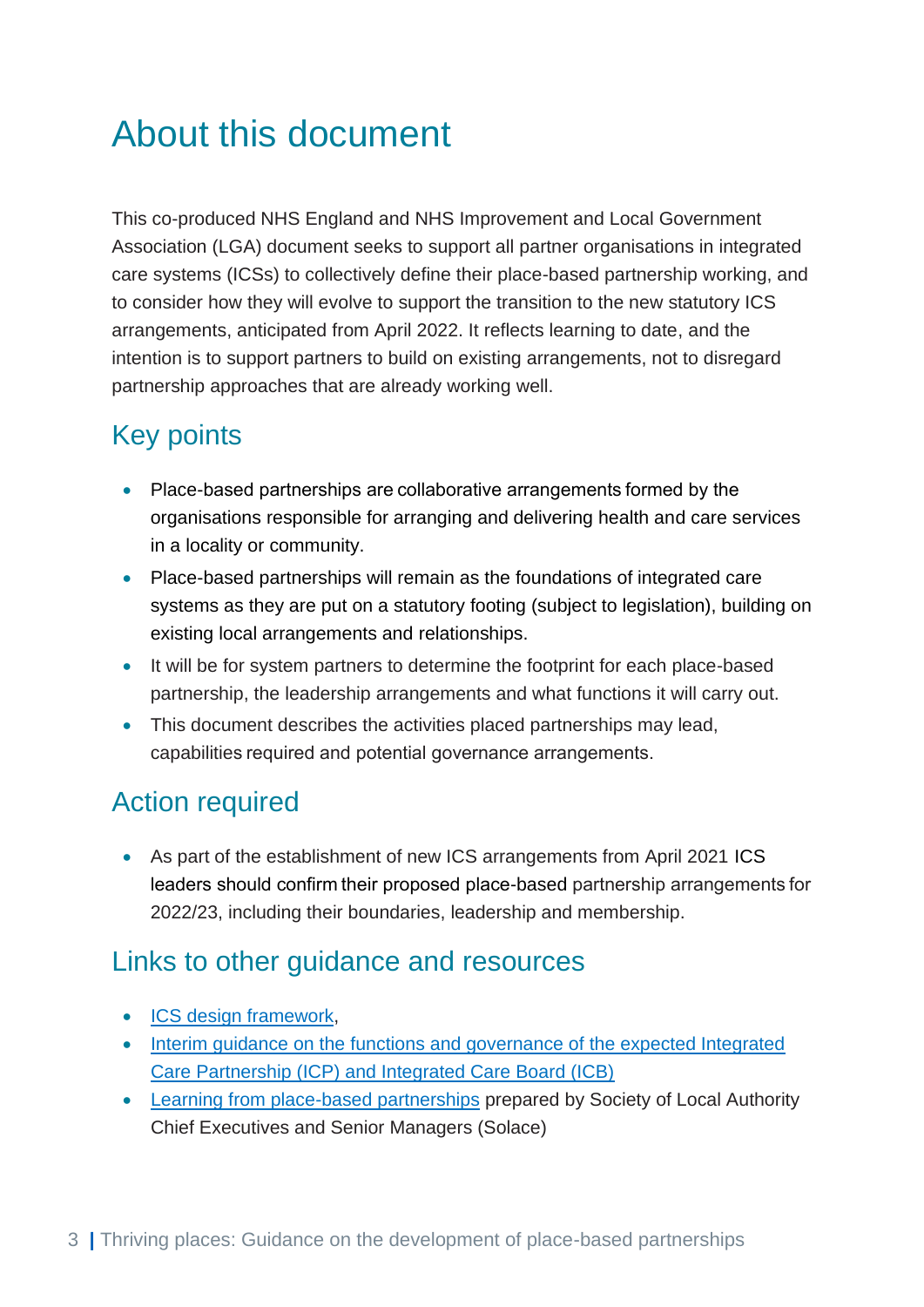## <span id="page-4-0"></span>Foreword

The health, care and other public and voluntary services people use are predominantly delivered within the community or 'places' where they live or work. Almost 80% of people's interactions with the NHS occur in their own homes, their GP practices, community pharmacies, dentists or local health centres, and the vast majority of social care services is delivered at home or in the community.

Across the country, there is a wide range of place-based partnerships between local government, the NHS, social care providers, the voluntary, community and social enterprise sector and other community partners. Where these arrangements are working well, they provide a strong foundation for ICSs: for co-ordinating and integrating services; embedding co-production with people who use services; facilitating accountability to local communities; and building broader coalitions with community partners to promote health and wellbeing.

As we face the challenge of social, economic and public health recovery from the COVID-19 pandemic and look to tackle the inequalities and vulnerabilities it has exposed, the case for multi-agency working is strong. We know now more than ever the shared strength and resilience of our local communities and the opportunities that utilising and investing in our shared social infrastructure can bring to prevent ill health and promote wellbeing.

If we are serious about promoting better health and wellbeing and addressing health inequalities, we must take collective decisions based on a shared understanding of the local population and how people live their lives. We must look beyond health and care services to the wider determinants that influence the health of our populations – early years support, housing, leisure, transport, skills and education, employment support and the environment.

Ja Staly -

**Cllr David Fothergill Clubbon** Mark Cubbon Chairman, **Interim Chief Operating Officer** 

NMX

LGA Community Wellbeing Board NHS England and NHS Improvement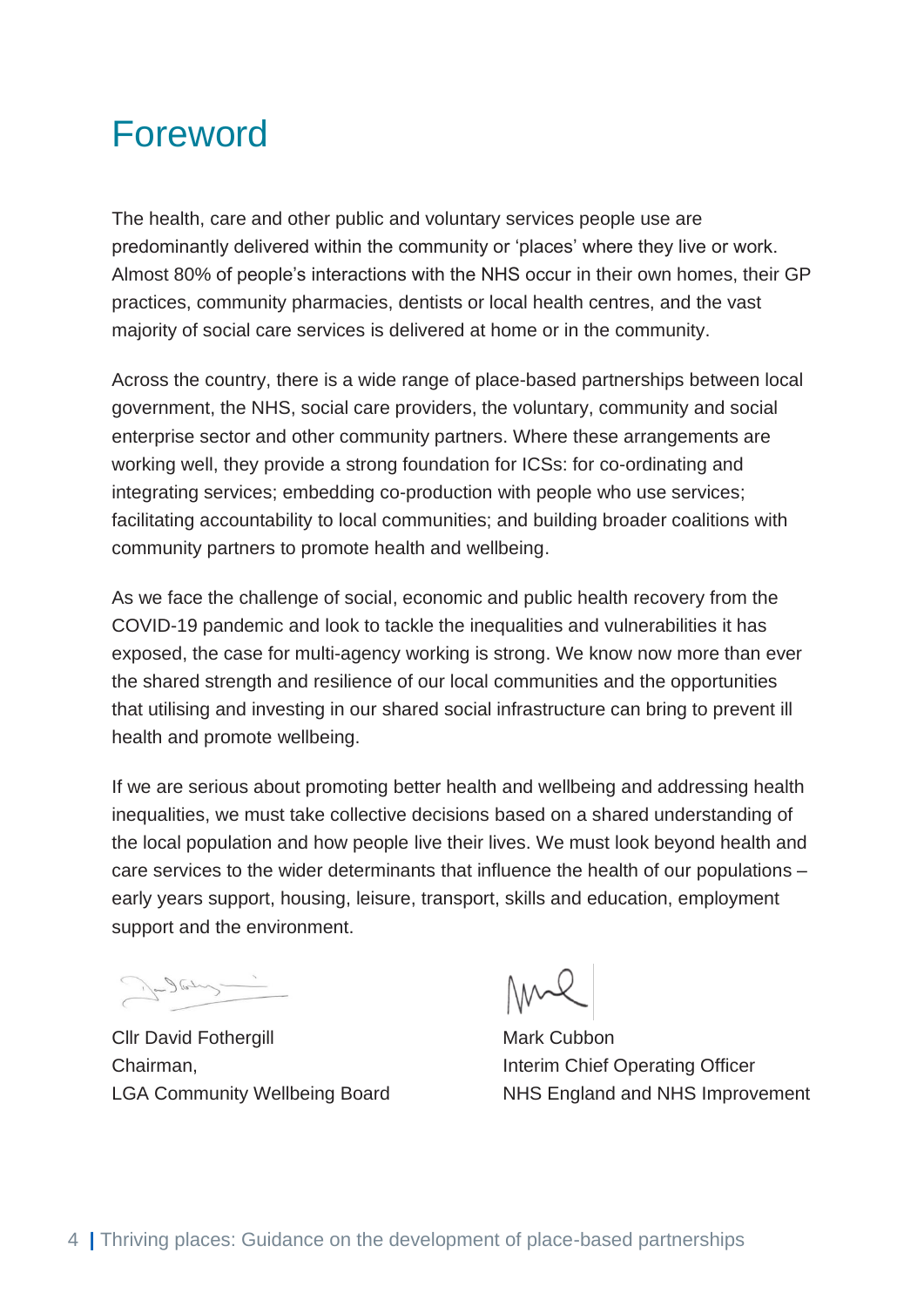## <span id="page-5-0"></span>1. Introduction

Place-based partnerships are collaborative arrangements that have been formed across the country by the organisations responsible for arranging and delivering health and care services in a locality or community. They involve the NHS, local government and providers of health and care services, including the voluntary, community and social enterprise sector (VCSE), people and communities (people who use services, their representatives, carers and local residents). In many cases they include other community partners with a role in supporting the health and wellbeing of the population and addressing health inequalities, such as housing associations, skills and education services and local business.

This guide developed by NHS England and NHS Improvement and the Local Government Association (LGA) seeks to support all partner organisations in integrated care systems (ICSs) to collectively define their place-based partnership working, and to consider how they will evolve to support the transition to the new statutory ICS arrangements, anticipated from April 2022. It reflects learning to date from existing place-based partnerships and summarises the governance arrangements we expect will be available for place-based partnerships following the passage of legislation. The intention is to support partners to build on existing arrangements, not to disregard partnership approaches that are already working well.

It should be read alongside the [ICS design framework,](https://www.england.nhs.uk/publication/integrated-care-systems-design-framework/) [Interim guidance on the](https://www.england.nhs.uk/wp-content/uploads/2021/06/B0886_Interim-guidance-on-the-functions-and-governance-of-the-integrated-care-board-August-2021.pdf)  [functions and governance of the Integrated care board](https://www.england.nhs.uk/wp-content/uploads/2021/06/B0886_Interim-guidance-on-the-functions-and-governance-of-the-integrated-care-board-August-2021.pdf) (ICB), as well as further guidance on the integrated care partnership (ICP) due to be published by the Department of Health and Social Care (DHSC), the LGA and NHS England and NHS Improvement. In addition, NHS England and NHS Improvement have published learning from place-based partnerships prepared by the Society of Local Authority Chief Executives and Senior Managers (Solace), and further examples of learning about collaboration between health and care partners at place are included in Annex 1.

### <span id="page-5-1"></span>**Background**

There is a long history of partners developing collaborative approaches to jointly plan and deliver health, social care and public health services alongside other services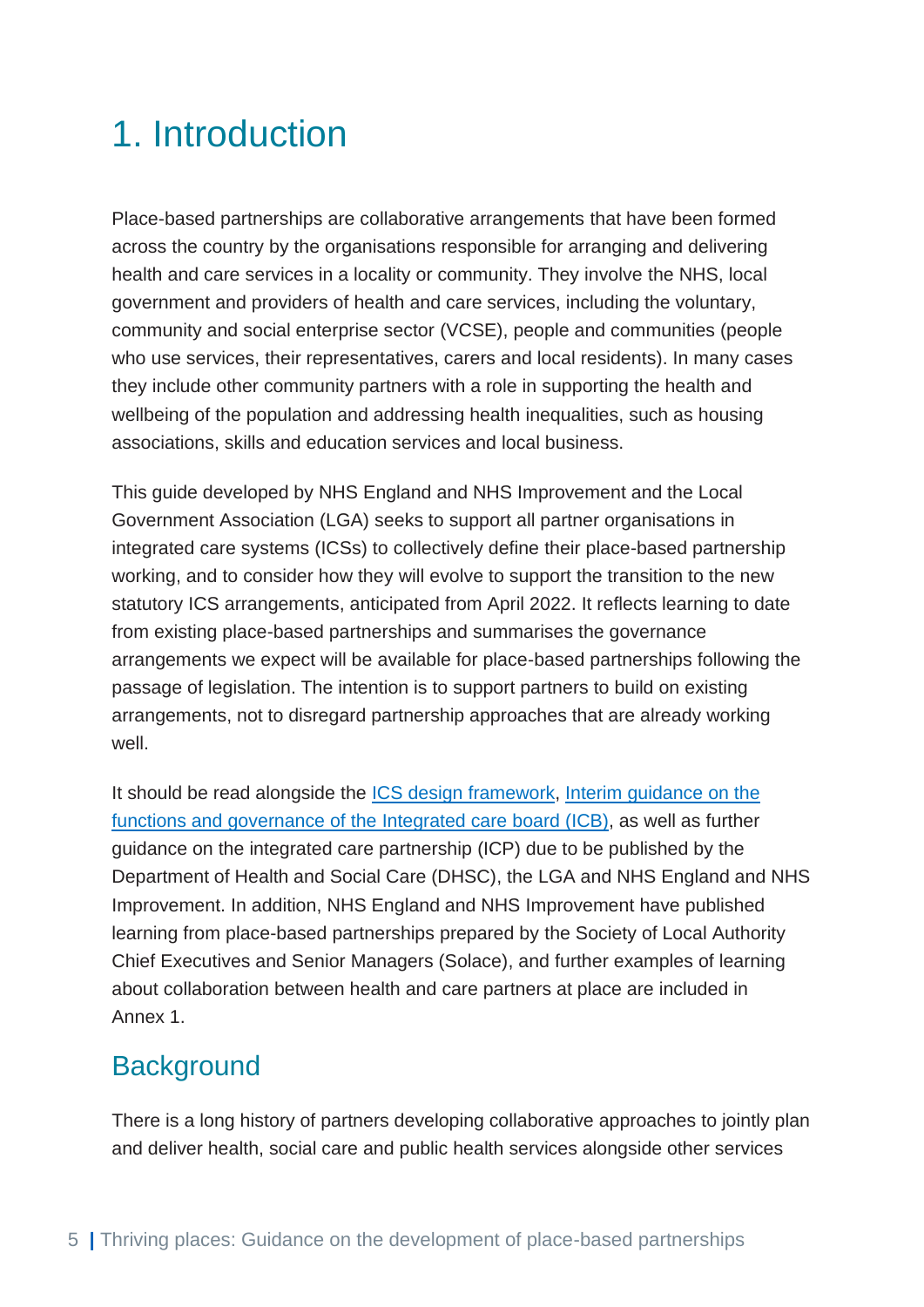that promote health and wellbeing in a defined place. Currently, health and wellbeing boards (HWBs) provide a shared vehicle for political, clinical, professional and community leaders of a place to develop a shared ambition for improving health and wellbeing and addressing health inequalities. This is undertaken through joint strategic needs assessments (JSNAs) and the agreement of a joint health and wellbeing strategy (JHWS) for a place, which clinical commissioning groups (CCGs) must take into account in developing their commissioning plans. In many areas, place-based partnership arrangements go beyond strategic planning and include shared leadership roles, joint commissioning between local authorities and the NHS, and integrated service delivery by a range of providers.

To date, place-based partnerships have been established by local agreement according to their context. This flexible, bottom-up approach is an important enabler for meaningful collaboration. As part of the development of ICSs, there is an expectation that partnerships at place level will play a central role in planning and improving health and care services, proactively identifying and responding to population need. Place-based partnerships also provide an opportunity for the organisations responsible for planning and delivering these services to continue to build and maintain broader coalitions with community partners to promote health and wellbeing, influencing the wider determinants of health.

### <span id="page-6-0"></span>Transitioning to statutory ICS arrangements

In February 2020 the Government published its White Paper in advance of the Health and Social Care Bill, Integration and innovation: working together to improve [health and social care for all.](https://www.gov.uk/government/publications/working-together-to-improve-health-and-social-care-for-all) Subject to the passage of legislation, ICSs will include the following statutory entities at system-level:

- an integrated care partnership (ICP), the broad alliance of organisations and representatives concerned with improving care and the health and wellbeing of the population, jointly convened by local authorities and the NHS
- an integrated care board (ICB), bringing the NHS together locally to improve population health and care.

The White Paper also emphasised the important role of place-based partnerships to support joint-working between the NHS, local government and other partners in subsystem localities, as well as the opportunity for a significant amount of system decision-making at place-level where appropriate. The Bill does not set out fixed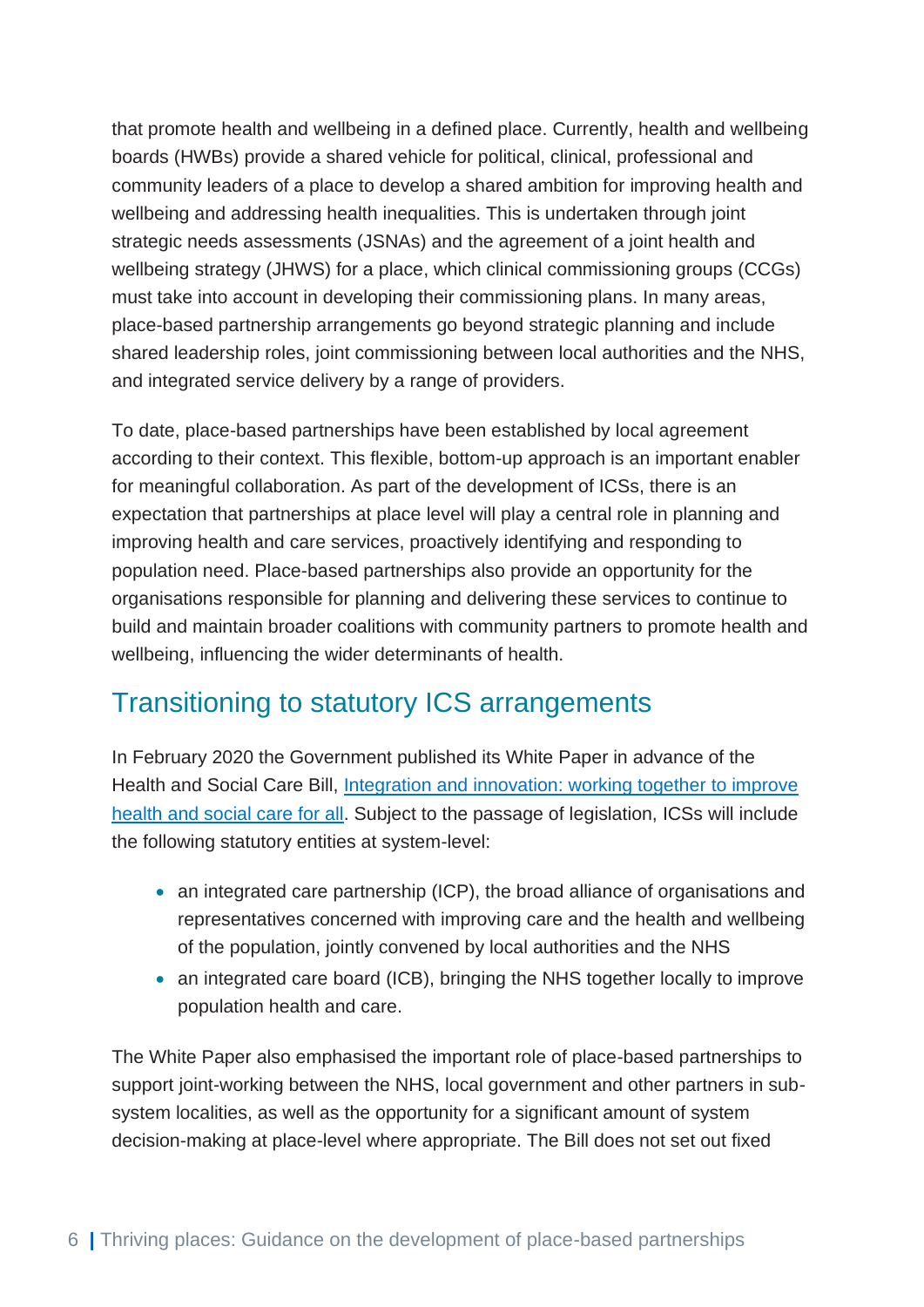arrangements for the governance of place-based partnerships; instead it gives flexibility for partners to agree how they work locally.

As part of the development of ICSs during 2021/22, NHS England and NHS Improvement asked ICSs to confirm their initial proposals for place-based arrangements for 2022/23 onwards. <sup>1</sup> These arrangements should be mutually agreed between the NHS, local government and other system partners, and refined as needed throughout the year and beyond to reflect the development of working relationships. They should set out:

- the configuration, size and boundaries of the ICS's places
- the system responsibilities and functions to be carried out at place level
- the planned governance model, including membership, decision-making arrangements, leadership roles as well as agreed representation on, and reporting relationships with, the ICP and ICB.

In June 2021, NHS England and NHS Improvement published the **ICS** design [framework.](https://www.england.nhs.uk/publication/integrated-care-systems-design-framework/) This describes current expectations for how the ICB and other NHS partners will work with local government and system partners as part of new statutory ICS arrangements. The ICS design framework also described the role of atscale provider collaboratives, bringing providers together across multiple places to deliver benefits of mutual aid and working at scale, with place-based partnerships co-ordinating the planning and delivery of integrated services within localities and alongside communities. To deliver their objectives, place-based partnerships may consider different approaches for providers from different sectors to work together to co-ordinate care and integrate services in their locality, though this will be distinct from the role of the at-scale provider collaboratives described in NHS England and NHS Improvement guidance on provider collaboratives. In chapter 3, we describe how place-based partnerships may work together with system partners to agree ICS priorities and to inform the priorities of provider collaboratives. We recognise some providers will be members of an at-scale provider collaborative and one or more place-based partnerships. Providers should work with place-based partnerships to ensure their role in the partnership is clearly defined and to avoid duplication or conflict between these collaborative arrangements.

<sup>1</sup> [NHS operational planning and contracting guidance for 2021/22](https://www.england.nhs.uk/operational-planning-and-contracting/)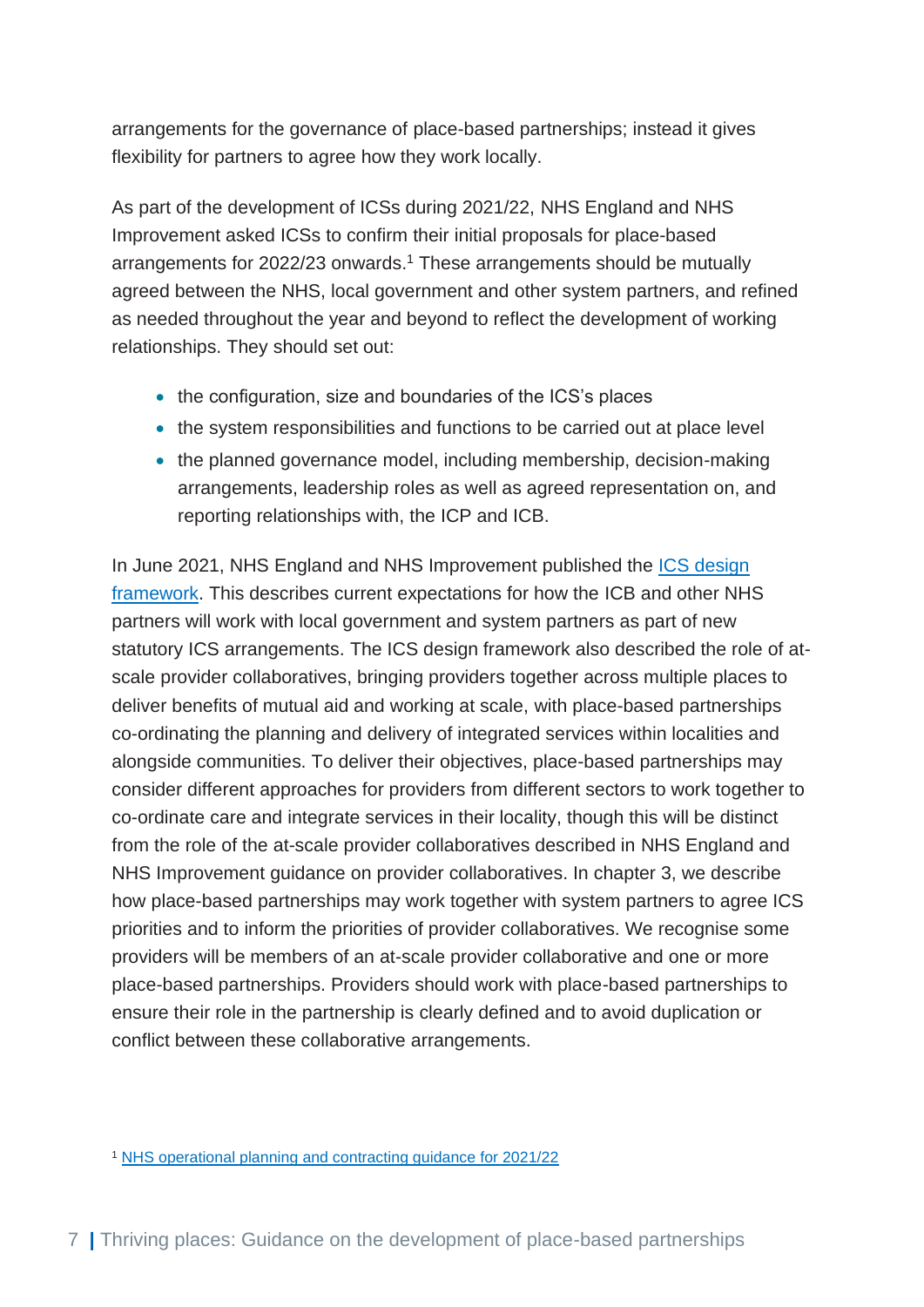This document supports ICS partner organisations to develop their plans for working in place-based partnerships as part of future statutory ICS arrangements, drawing on the learning from effective place-based partnerships to date.

NHS England and NHS Improvement and the LGA may update or supplement this document during 2021/22. Elements of this guidance are subject to change until the legislation receives Royal Assent.

We also welcome feedback from systems and stakeholders to help us continually improve our guidance and learn from implementation. All the latest NHS England and NHS Improvement ICS guidance can be found at: <https://www.england.nhs.uk/integratedcare/resources/key-documents/> and

https://future.nhs.uk/ICSGuidance/grouphome.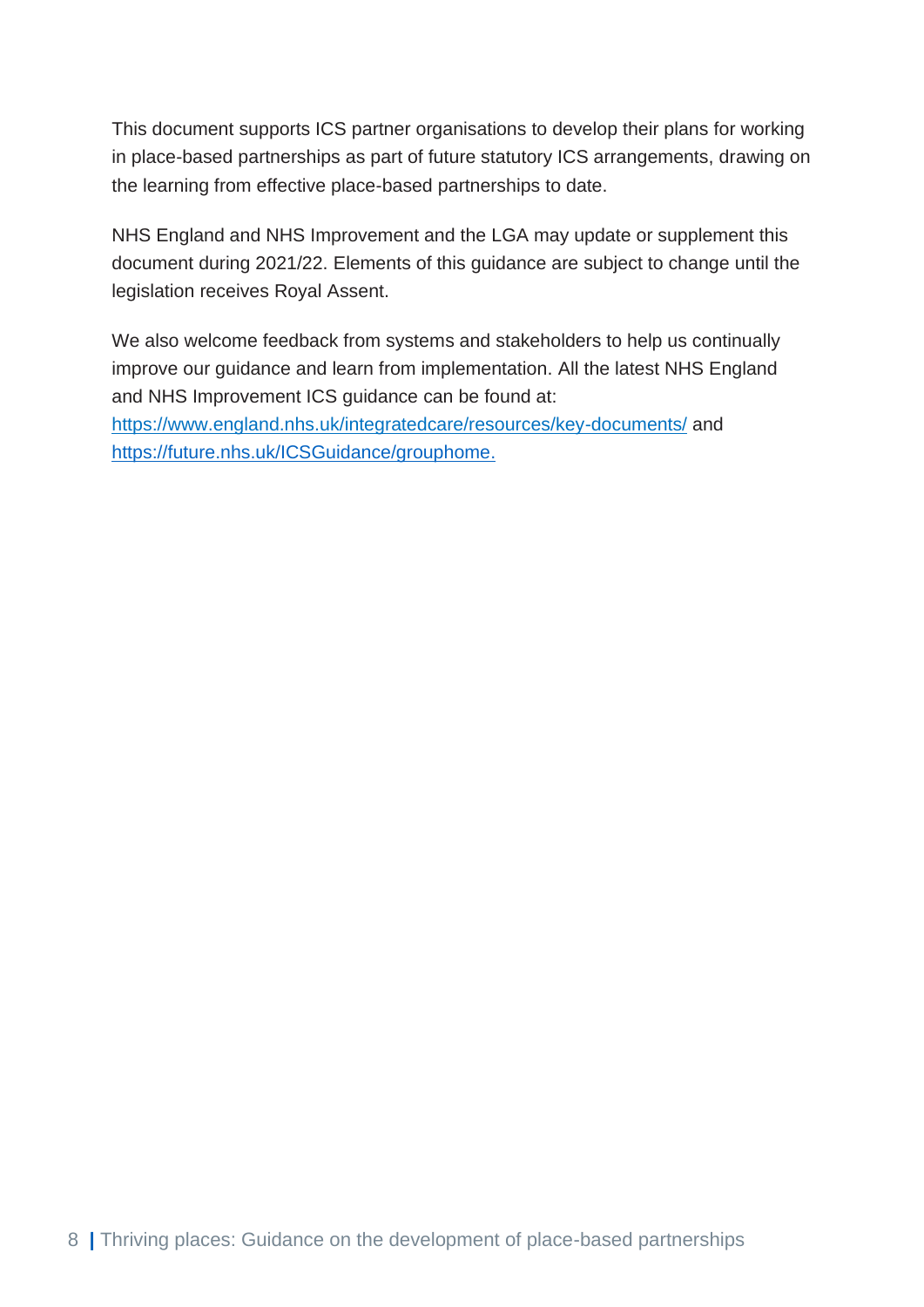## <span id="page-9-0"></span>2. Defining place within the health and care system

### **What have we asked of ICSs?**

The NHS, local government and other local partners should agree the configuration, size and boundaries of the ICS's places from April 2022.

### <span id="page-9-1"></span>Guiding principles

Our learning from across the country has highlighted principles for partners at place to consider as they build on their existing arrangements over the forthcoming year:

- There is no single approach to defining how, and at what scale, partners should come together to work in an ICS. Place-based partnerships should start from understanding people and communities and **agreeing shared purpose before defining structures**.
- Effective partnerships are often **built 'by doing'** acting together and building collaborative arrangements to support this action as it evolves.
- Governance arrangements must **develop over time**, with the potential to develop into more formal arrangements as working relationships and trust increase.
- Partnerships should be built on an ethos of **equal partnership** across sectors, organisations, professionals and communities.
- Partners should consider how they develop the **culture and behaviours** that reflect their shared values and sustain open, respectful and trusting working relationships supported by clearly defined mechanisms to support public accountability and transparency.

Some of the resources in Annex 1 identify other important principles and learning in establishing and maintaining partnerships at place.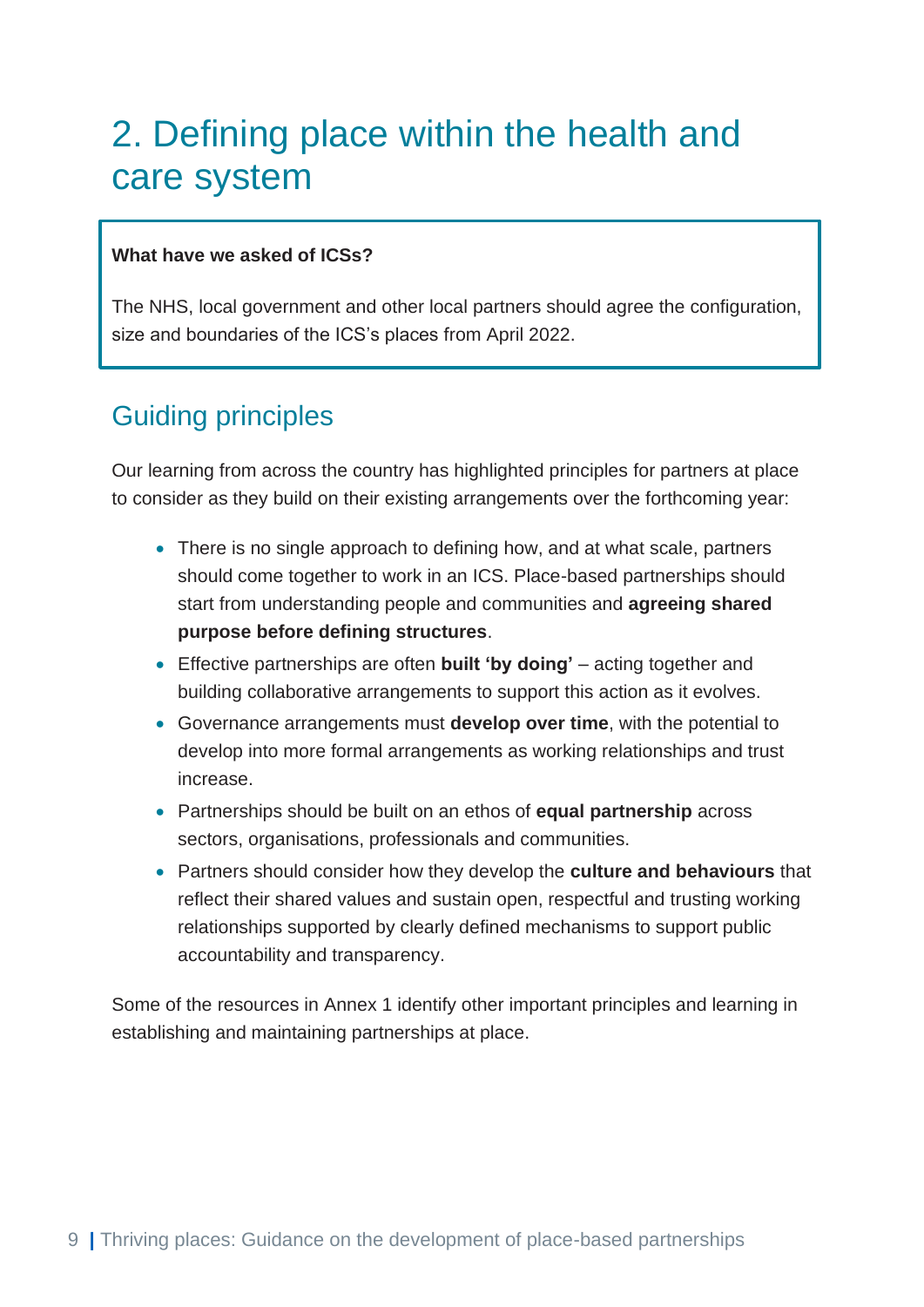## <span id="page-10-0"></span>Defining the geography of place

As far as possible, the footprint of place should be based on what is meaningful to local people, has a coherent identity and is where they live their lives – such as a town, city, borough or county. The footprint for place-based partnerships must be defined collaboratively, to ensure that it is a meaningful forum for engaging partners to deliver joint actions. The LGA et al in **Shifting the centre of gravity recommend**:

*"Place-based systems should be established or amended following local discussion and considering the role of all the partners who contribute to health and care in a place, including housing, employment and training, and emergency services."*

### **Considerations when defining the geography of place**

Local authority areas are well understood by local communities.

- Adults' and children's social care, public health, community and voluntary services and many other local services that influence health and wellbeing are planned and delivered across local authority footprints.
- Places can be formed around councils with adults' and children's social care responsibilities or district councils.
- In two-tier areas, the county council and ICS may be co-terminous and the places within the county are defined by the boundaries of one or multiple district councils.
- Partners should consider where local government services are planned and what that means for the joint-working opportunities at different parts of the system.

While many NHS services are also oriented around communities, they may not always have a consistent geographical catchment area. In considering place-level footprints:

• System partners should consider how primary care networks (PCNs) and other community-based health services at neighbourhood level are organised.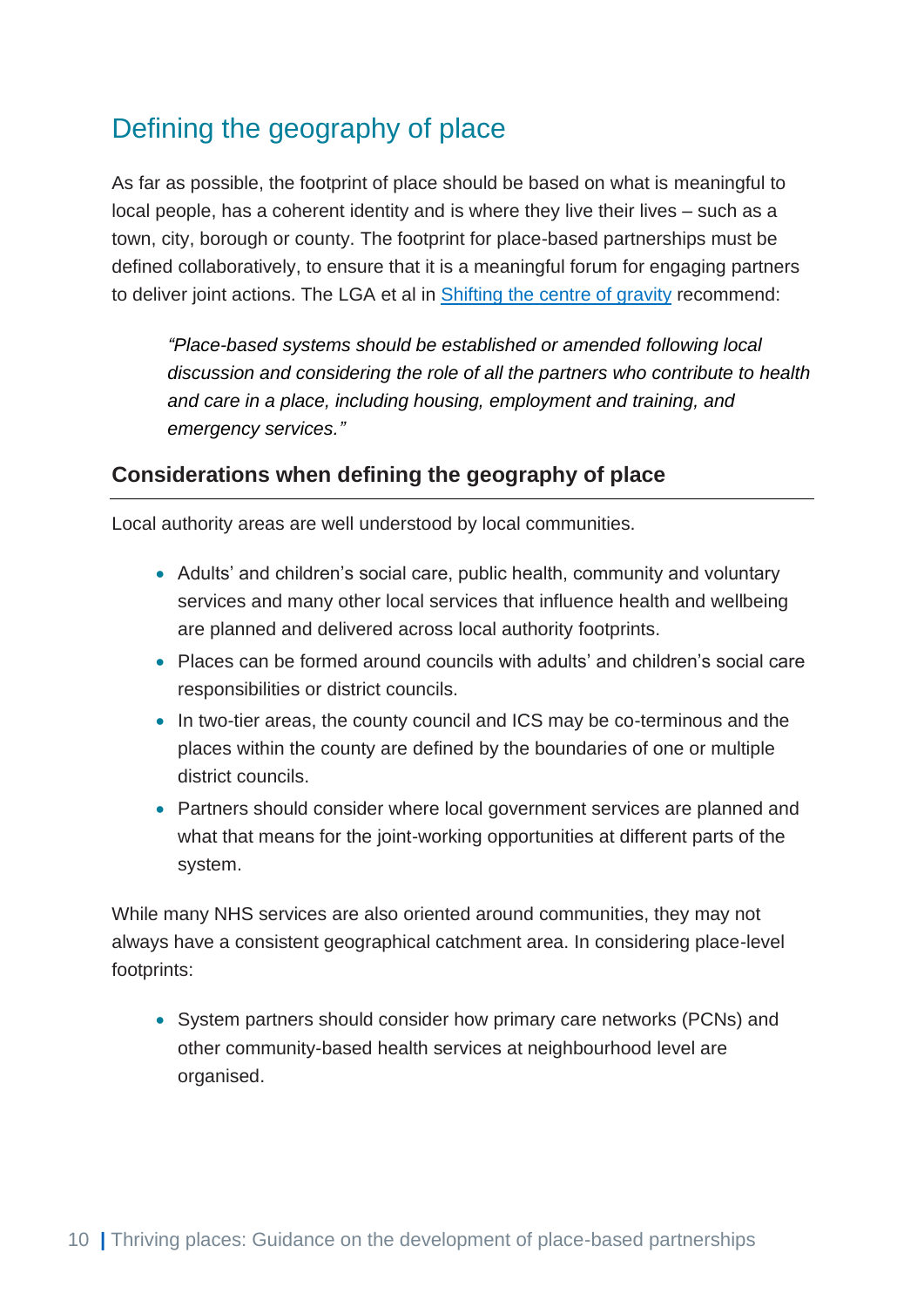• They should also consider how local people use NHS services; and relationships between services established through clinical networks, care pathways or training and education provision.

There are other contextual factors partners may wish to consider when defining their place:

- geographical features or infrastructure that influence the way people use services
- existing partnership arrangements and governance structures where they are working well to avoid duplication or unnecessary disruption
- where ICS areas contain more than one local authority and HWB, it may make sense for the local authority and HWB footprints to act as the basis for place-based partnerships
- where an ICS and HWB are co-terminous, the ICS may choose to use the HWB as part of its system governance, and to establish separate place-level governance arrangements where appropriate.

The variation in the size of ICSs, as well as their geography and provider landscapes, mean it is important for system partners to agree locally on the scale of system functions, capabilities and activities. It is expected that places will be wholly within one system's boundaries to ensure efficient and effective local decisionmaking and clear accountability for resources. While system and place are common constructs for describing the architecture of an ICS, in some smaller systems the system and place may be co-terminous. Elsewhere, some NHS decision-making forums and capabilities have been established on a footprint that sits between the place and whole ICS geography to co-ordinate planning at an appropriate scale. System partners should seek to establish arrangements through mutual agreements that are coherent and well understood in their context.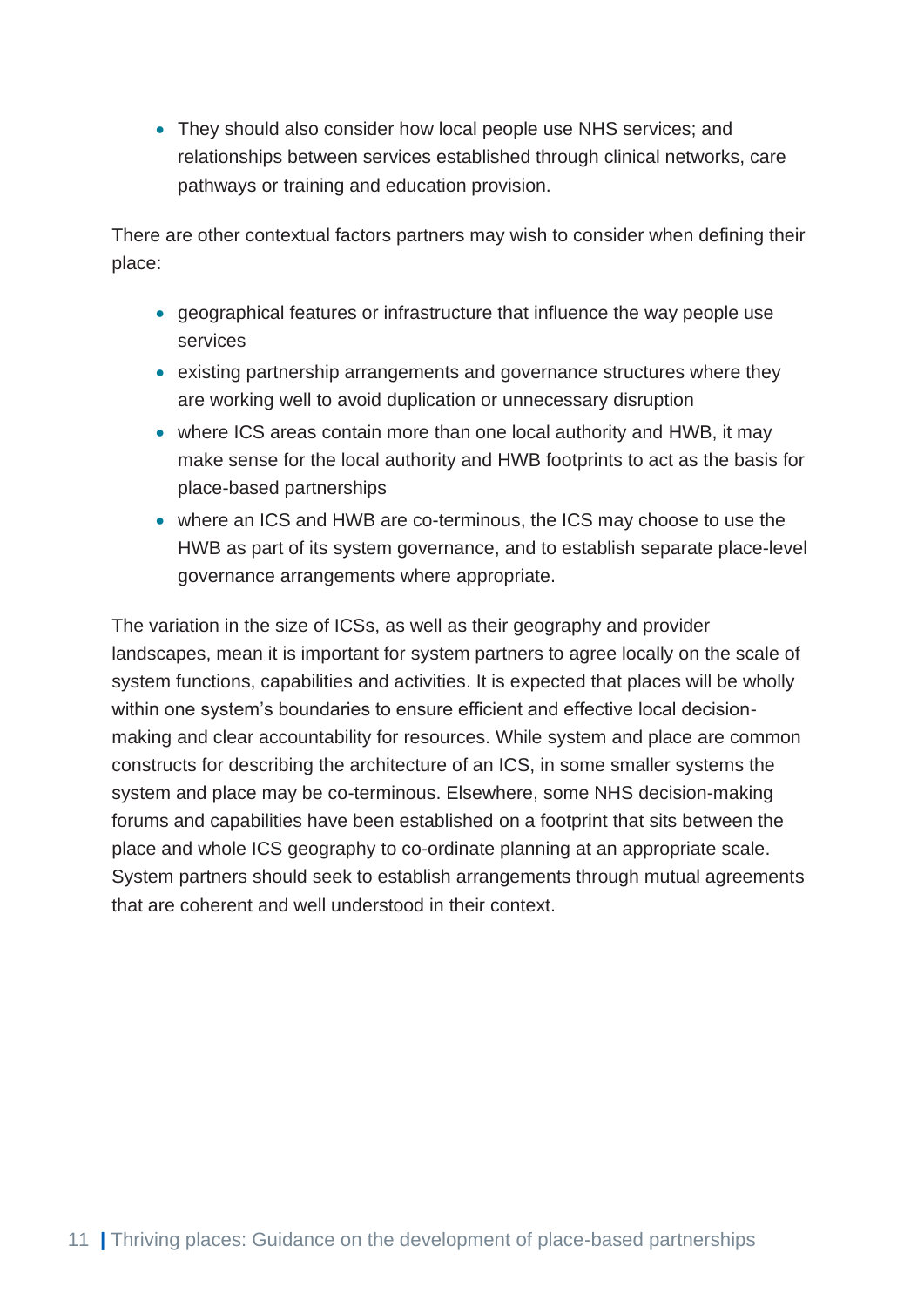## <span id="page-12-0"></span>3. Defining the purpose and role of the place-based partnership

#### **What have we asked of ICSs?**

The NHS, local government and other local partners should agree the ICS responsibilities and functions to be carried out at place level.

People will access most of the health and care services they use in the 'place' in which they live, including advice and support to stay well and access to joined-up treatment when they need it. Partners in place should ensure they have shared objectives, built on a mutual understanding of the population and a shared vision for the place. The vision for places should focus on improving the health and wellbeing outcomes for the population, preventing ill health and addressing health inequalities. The objectives places agree to support this vision may orient around different goals related to improving the quality, co-ordination and accessibility of health and care services to better meet the needs of people and communities, and to build coalitions across a range of community partners. These objectives should reflect the priorities that are most important to their partnership and to their communities.

The shared objectives of partners at place should underpin the purpose and role of the partnership. This will comprise the actions the partnership will undertake together, and the capabilities required to support this. This may include the statutory functions delivered by bodies in the partnership (see chapter 4), individually or jointly, as well as the supporting programmes and activities that will support the partnership to achieve its objectives with the resources available.

### <span id="page-12-1"></span>Agreeing the shared capabilities and activities of the partnership

**Table 1** summarises some of the programmes and activities that place-based partnerships may undertake together, based on the existing progress of places. These may be underpinned by shared functions or capabilities, such as people, digital and technology functions, business intelligence and analytics. They should always be supported by an approach to working that embeds systematic involvement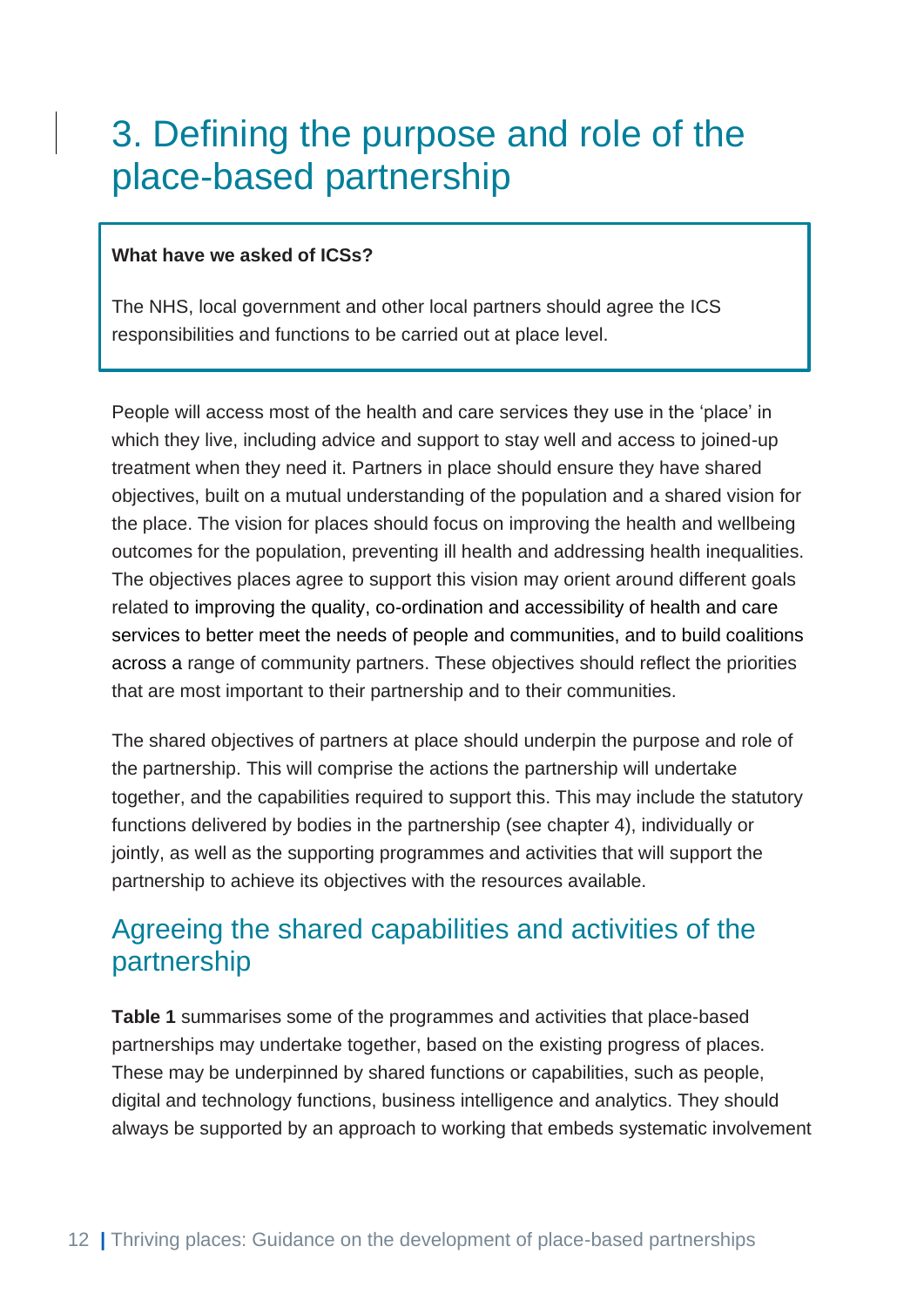of relevant professional groups, service users, carers and communities, described further in chapter 4.

The place-based partnership may agree that these capabilities and activities should be led by individual organisations or resourced collaboratively by programmes delivered across organisational boundaries. It is most important that the partnership helps organisations to agree where capabilities and programmes should sit to avoid conflicting activities or duplicated effort. They may also use this as an opportunity to consider how they will support the continued development and capability of the place's professional communities to meet the future work of the partnership.

Place-based partnerships should work with other partners across the ICS to agree the activities and capabilities that may be most effectively delivered at scale across the system, or where a consistent approach across places is appropriate. This should draw on local knowledge and learning, and the peer review approaches used in local government can be usefully applied between places.

As part of this, place-based partnerships will have a role to agree the shared priorities of the wider system, which will include working with at-scale provider collaboratives, where they have taken on responsibility for the delivery of certain services at-scale, to ensure this meets the needs of communities in their place and to avoid the duplication of activities. NHS England and NHS Improvement have published [further guidance on the development of at-scale provider collaboratives.](https://www.england.nhs.uk/wp-content/uploads/2021/06/B0754-working-together-at-scale-guidance-on-provider-collaboratives.pdf)

Place-based partnerships may also consider different approaches to take locally to support providers of different types and from different sectors to work together to co-ordinate care and integrate services in their locality, though this will be distinct from the role of the at-scale provider collaboratives described above. There are a wide range of approaches to support provider and professional collaboration in a place that have been explored to date, including formal models of contractual integration for specific sets of services (eg lead provider models who take on responsibility for delivering a set of services) or more informal arrangements to support co-ordination between professionals (eg multidisciplinary teams). NHS England and NHS Improvement and partners will continue to support systems and providers to explore appropriate models for collaboration in any new legislative framework.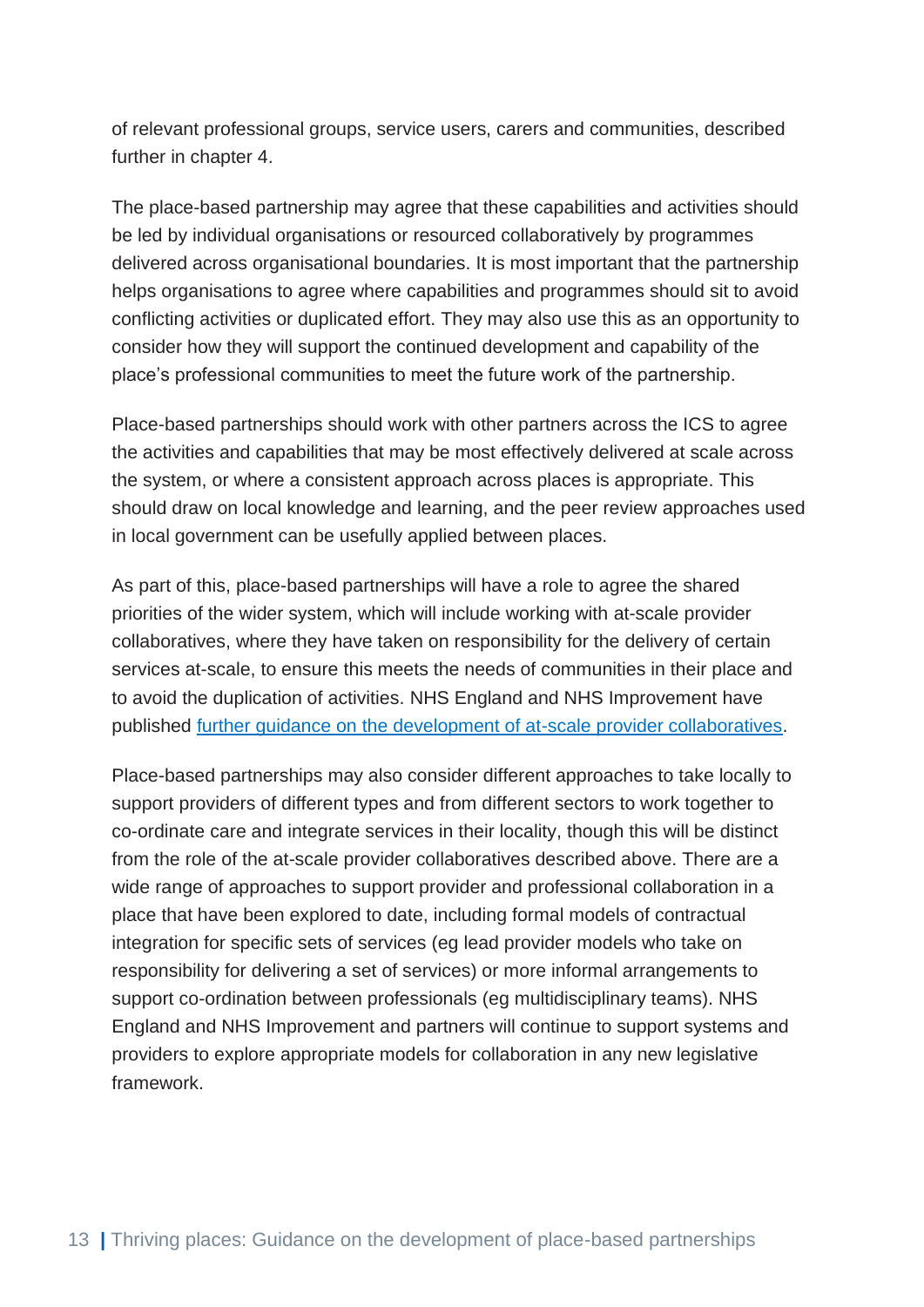Some ICSs have undertaken functional review processes to help them agree the division of responsibilities across their whole system. This involves establishing ways of working, values, purpose and design principles before agreeing their precise functions and responsibilities.

### **Example**

During their functional review, **Sussex ICS** used three design principles to consider its choices in where to host responsibilities:

- 1. Do we need a critical mass beyond the local level to deliver the safe and sustainable services which achieve the best outcomes?
- 2. Will working together achieve greater effectiveness in improving health and care outcomes for all in line with the long-term plan?
- 3. Does the plan align with the overall ICS design principles and move to ICS assurance and oversight models?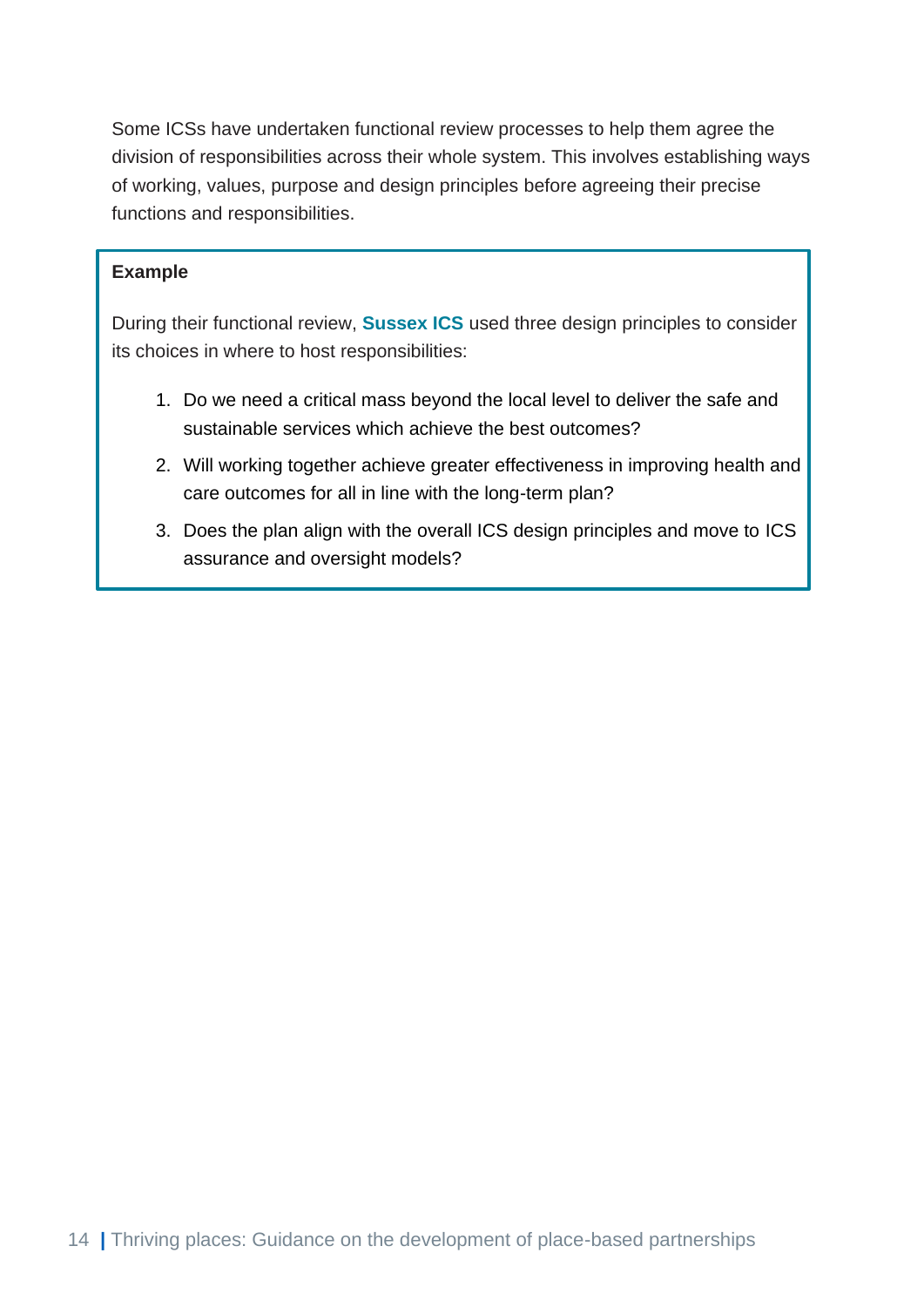#### **Table 1: Potential activities and approaches of place-based partnerships**

**Health and care strategy and planning at place**

The place-based partnership has a common understanding of its population, and has agreed a shared vision, including local priorities for the delivery of health, social care and public health services in the place. The place vision and local priorities are developed in response to the needs of communities at neighbourhood and place. They build on existing plans already agreed where relevant, such as JHWS, drawing on insights from JSNAs, and engage different types of professionals to ensure it resonates with frontline staff and communities.

Building on its vision and local priorities, the place-based partnership will have a role in informing and developing the integrated care strategy agreed by all partners in the ICP, which will also consider system-wide priorities, and inform the NHS plan developed by the ICB, which will also include national NHS transformation commitments. Partners at place will also be responsible for delivering these system-wide plans where relevant.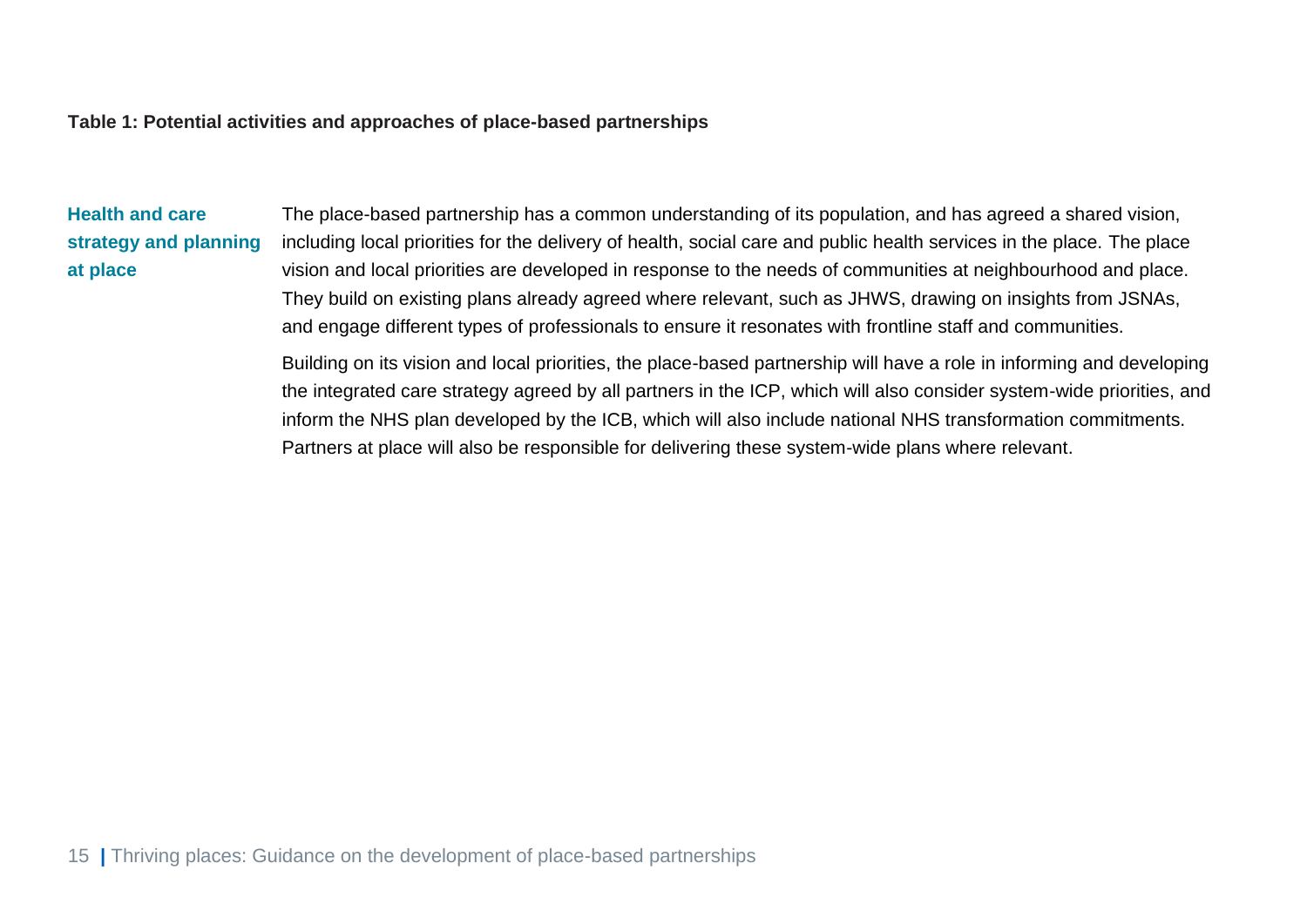### **Service planning** The place-based partnership has agreed approaches to align the commissioning of NHS and local government services around shared objectives and outcomes, involving relevant partners, people and communities. Where agreed locally, this includes formal joint commissioning arrangements, where NHS and local authority budgets are delegated to a shared decision-making structure and planning decisions are made via a single process.

The place-based partnership may look to providers of health and social care to play an active role in parts of the commissioning process. In particular, place-based partners should consider approaches to collaboratively monitor the delivery of services as part of the planning cycle, including quality monitoring, reviewing performance and outcomes, and workforce planning.

#### **Service delivery and transformation** The place-based partnership continues to integrate and co-ordinate the delivery of health, social care and public health services around the needs of the population, and to empower people who use services (including supporting the adoption of Personal Health Budgets). It is important that each place-based partnership fosters a culture of innovation, enabling the sharing of best practice between organisations, and promoting adoption of proven innovation.

For example, this includes PCNs working with other providers (including social care) as part of integrated multidisciplinary teams between professional groups to co-ordinate care for people with more complex conditions or support needs, drawing on analytical support to identify needs. It also includes fostering closer working between sectors to ensure that transitions in care are managed effectively and issues are resolved; for example, managing discharge between secondary care to community services, adult social care or primary care.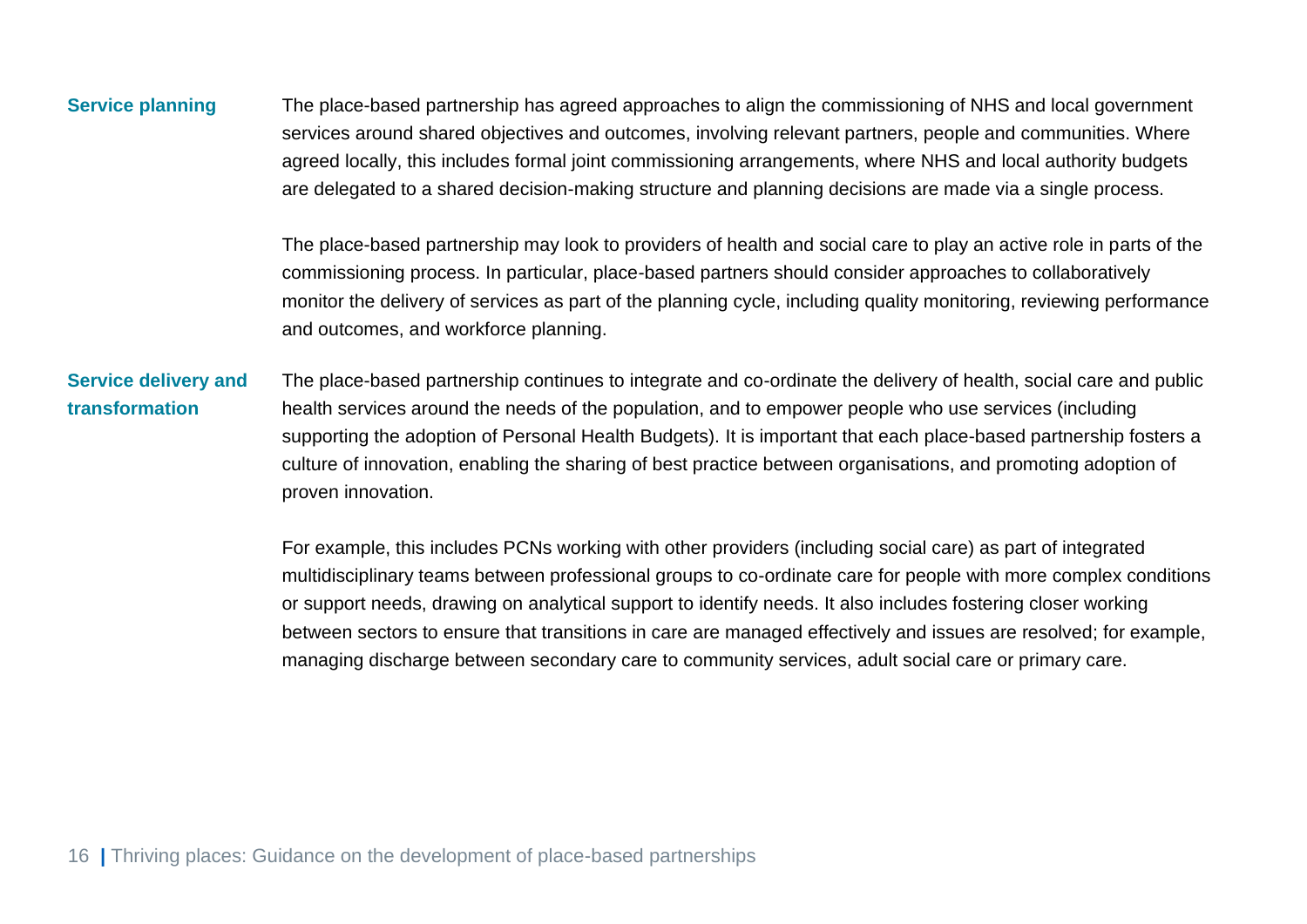**Population health management** The place-based partnership has agreed with wider system partners plans to establish population health intelligence and analytical capabilities at-scale, as well as approaches to draw on this insight to support care redesign locally, building on existing expertise across the place and system. This is a key component of a quality improvement strategy, prevention and approach to addressing health inequalities.

> This typically includes segmentation and modelling to understand future demand across different population groups and care settings, working with PCNs and other partners to understand their population's bio-psychosocial risk factors, and supporting the implementation of anticipatory care models. NHS England and NHS Improvement intend to develop materials on the different approaches to sharing resources that can support care model redesign, and already hosts a series of resources to support population health management approaches on the [PHM online academy.](https://future.nhs.uk/populationhealth/grouphome)

**Connect support in the**  The place-based partnership works with a wide range of community partners to leverage and invest in **community** community assets and support for improved wellbeing. For example, national support for social prescribing link workers in PCNs provides new opportunities to connect service users to a broader range of health and wellbeing support in the community. Partnerships should work with voluntary, community and social enterprise (VCSE) sector partners to understand where there are opportunities to develop service provision to support communities to build resilience and independence. This may also include working with community partners to influence health and wellbeing in the community, including housing associations, education providers and local businesses.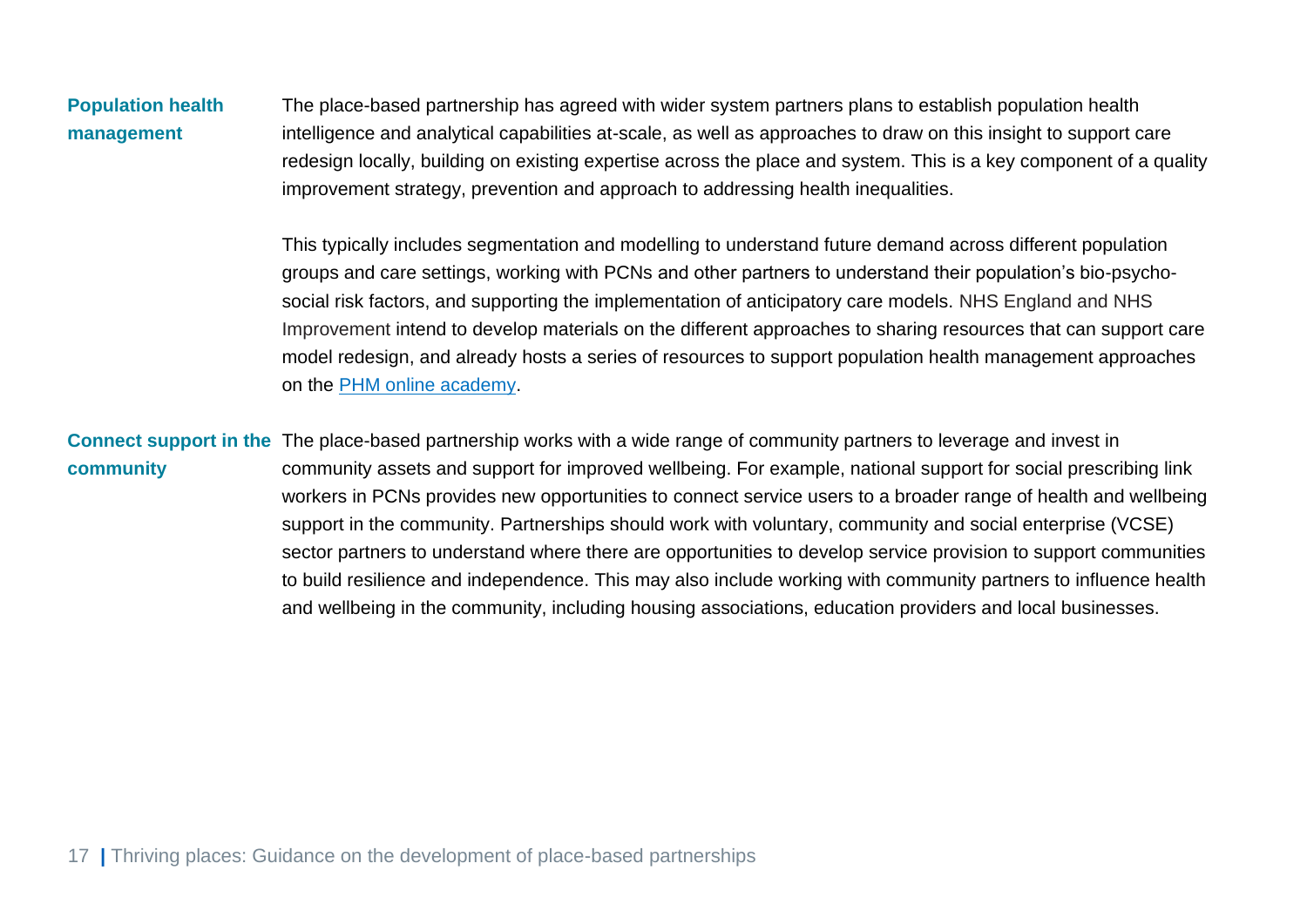| <b>Promote health and</b><br>wellbeing | The place-based partnership proactively works with local agencies and community partners to influence the<br>wider determinants of health and wellbeing, and to support other local objectives such as economic development<br>and environmental sustainability. This may include aligning plans with public health and other local government<br>strategies and plans. This could include improving the quality of housing and the built environment, skills<br>development and employment support services, promoting active transport and improving the natural<br>environment and air quality. The NHS and local government may consider opportunities to leverage their role as<br>'anchor institutions' to support economic opportunity and skills development in their communities, building on<br>existing research. <sup>2</sup> |
|----------------------------------------|-------------------------------------------------------------------------------------------------------------------------------------------------------------------------------------------------------------------------------------------------------------------------------------------------------------------------------------------------------------------------------------------------------------------------------------------------------------------------------------------------------------------------------------------------------------------------------------------------------------------------------------------------------------------------------------------------------------------------------------------------------------------------------------------------------------------------------------------|
| <b>Align management</b>                | Place-based partners agree options to align and share resources. For example, some places have arranged                                                                                                                                                                                                                                                                                                                                                                                                                                                                                                                                                                                                                                                                                                                                   |

**support** operational support to PCNs, including population health data and analytics to support the co-ordination of care, as well as HR support or programme management. The PCN clinical directors in a defined place should be supported to build their working relationships over time to be able to drive improvement through peer support, lead on service transformation programmes and represent primary care in the place-based partnership.

<sup>2</sup> Find out more from the [Health Anchors Learning Network,](https://www.health.org.uk/news-and-comment/charts-and-infographics/the-nhs-as-an-anchor-institution) facilitated by The Health Foundation and Innovation Unit in partnership with NHS England and NHS Improvement .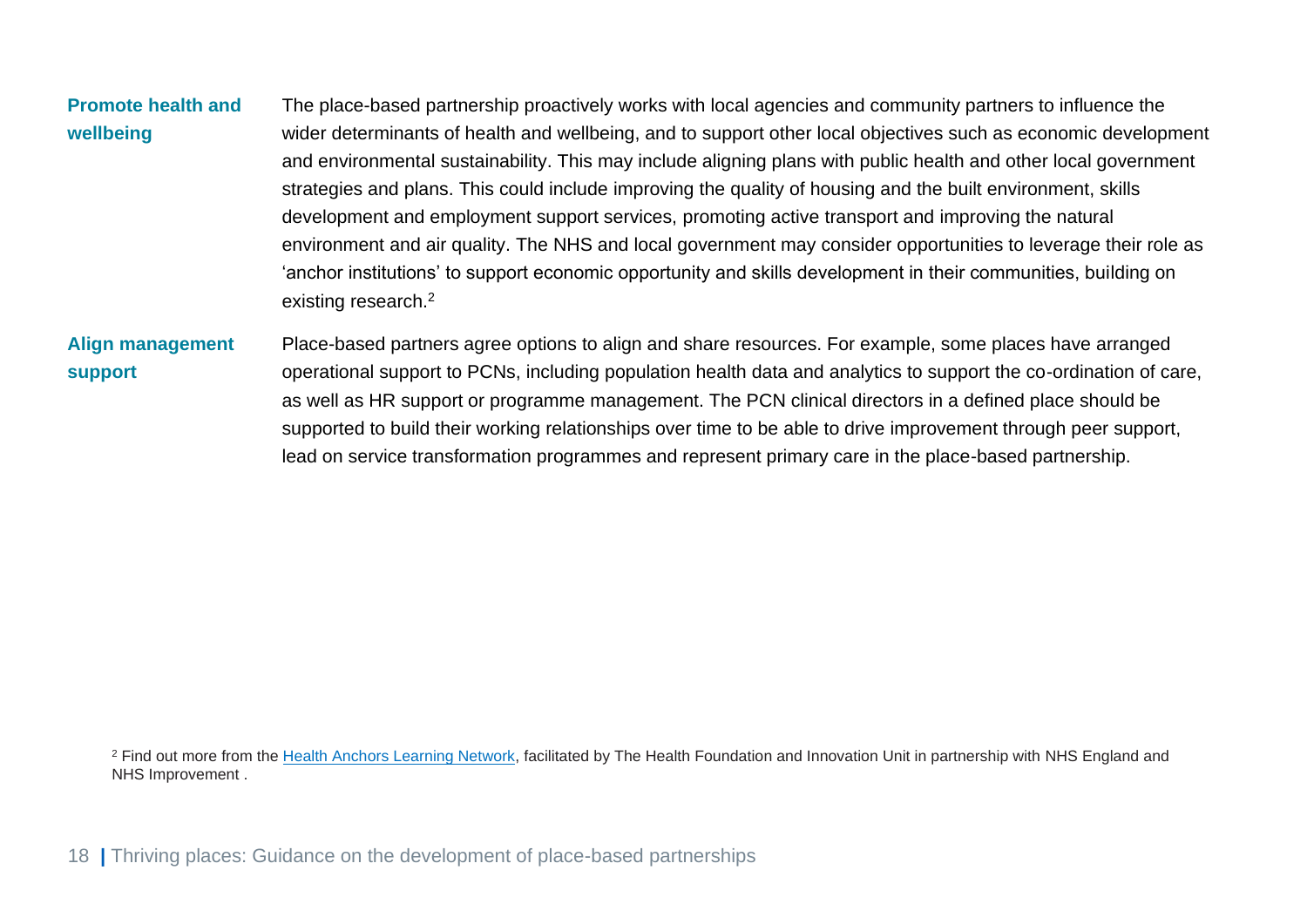## <span id="page-19-0"></span>4. Governance, decision-making and accountability

### **What have we asked of ICSs?**

The NHS, local government and other local partners should agree the planned governance model for place including:

- membership
- place-level decision-making arrangements, including any joint arrangements for statutory decision-making functions between the NHS and local government
- leadership roles, for convening the place-based partnership, as well as any individuals responsible for delegated functions
- representation on, and reporting relationships with, the ICP and ICB.

### <span id="page-19-1"></span>Membership

While it will be for local partners to agree the appropriate organisations and individuals to be included in the place-based partnership arrangements, they will do well to consider how they will include representation from the following:

- primary care provider leadership, represented by PCN clinical directors or other relevant primary care leaders
- providers of acute, community and mental health services, including representatives of provider collaboratives where appropriate
- people who use care and support services and their representatives including Healthwatch
- local authorities, including Directors of Adult Social Services and Directors of Public Health and elected members
- social care providers
- the voluntary, community and social enterprise sector (VCSE)
- the ICB.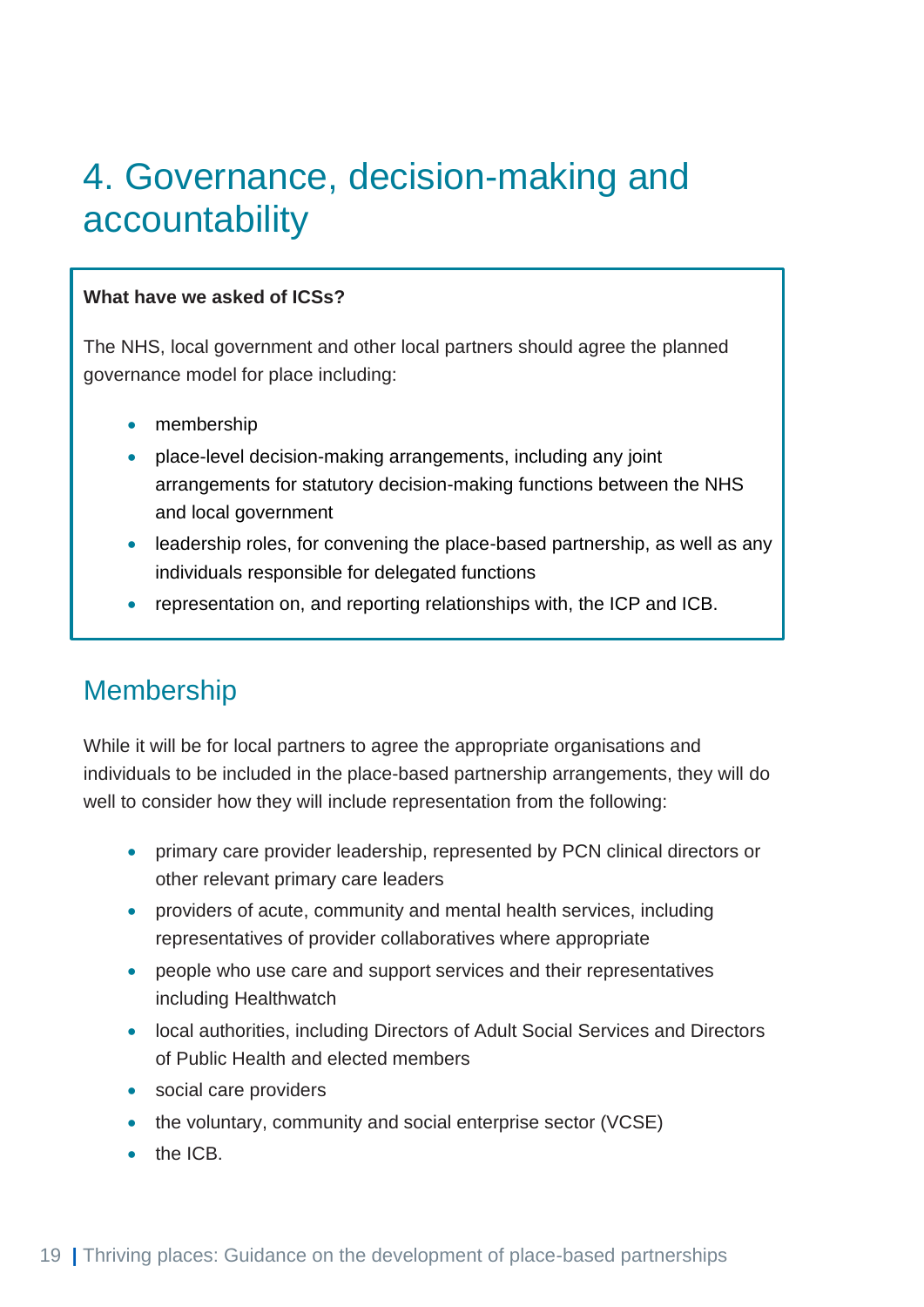The place-based partnership should agree which other community partners with an important voice or role should be involved in the partnership, as members of committees or through other working groups and arrangements. This will depend on the objectives of the partnership, and may include housing associations, emergency services, prisons, universities and education providers. There will be partners with more complex footprints, such as ambulance trusts, which depending on the nature of working relationships, may be most appropriately represented as members or through other working arrangements, which should be agreed.

In preparing for new statutory ICS arrangements for 2022/23 onwards, consideration may be given about how best to engage the clinical and professional leadership of existing NHS CCGs to support transition, and the ongoing development of the partnership.

### <span id="page-20-0"></span>Working with people and communities

As part of their decision-making arrangements, place-based partnerships should systematically involve professionals, people and communities in their programmes of work and decision-making processes. This should build on existing approaches to engaging and co-producing with people and communities; for example, those approaches developed by HWBs.

These arrangements should be a source of genuine co-production and a key tool for supporting accountability and transparency of the system. They should establish a shared understanding of the community's needs, build relationships with all communities, including excluded groups and those affected by inequalities in access or outcomes, and use continued engagement to measure if partners are improving people's experiences of care and support. They may also include supporting PCNs and neighbourhood teams to work with people and communities to strengthen health promotion and treatment.

Where decision-making affects communities, groups or specific services, these arrangements (including any formal consultation) should fully engage those affected, including populations, people who use services and carers across health and social care. Partners should ensure they provide clear and accessible public information about the vision, plans and progress of the place-based partnership to build understanding and trust, and to start engagement early when developing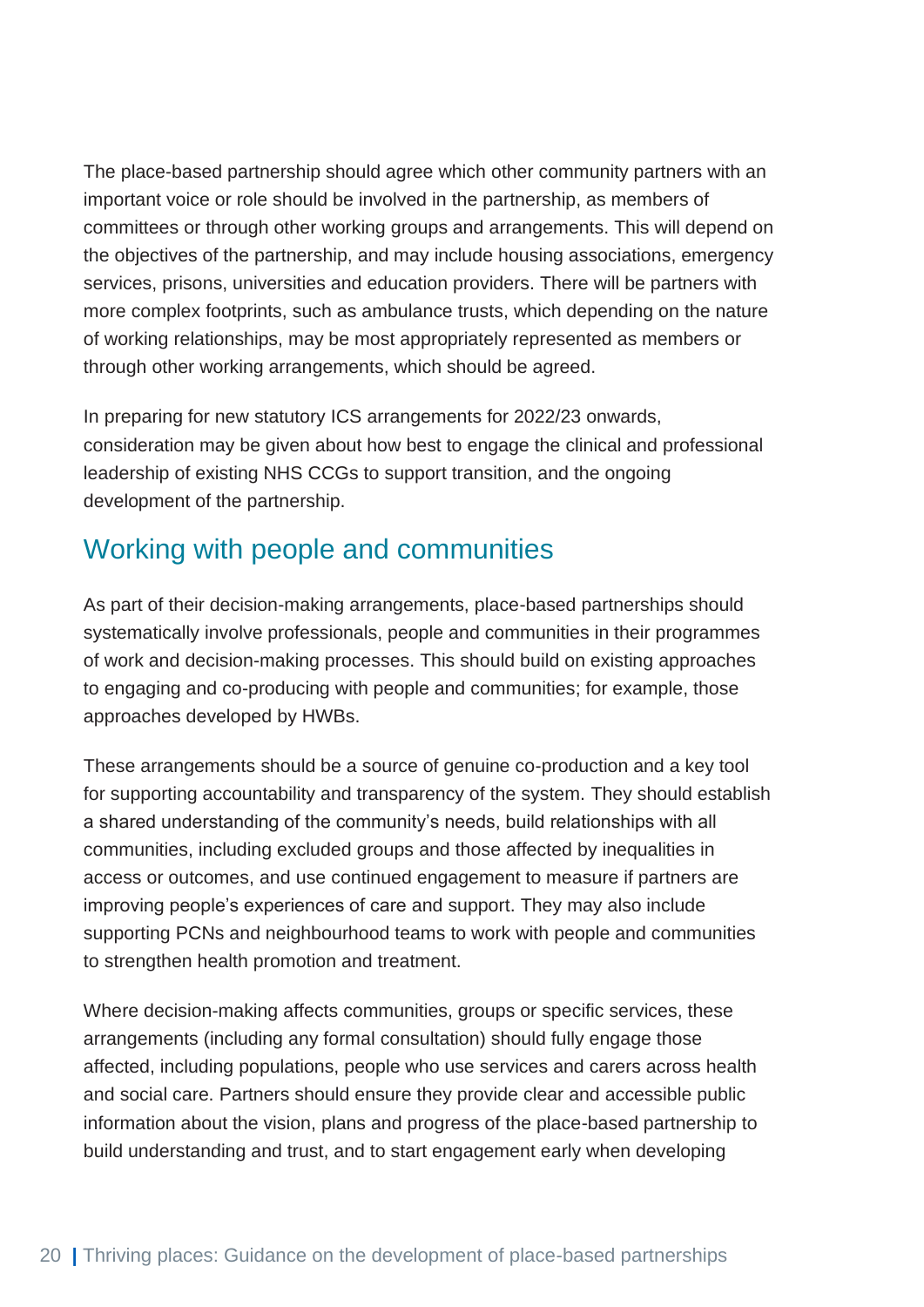plans and feed back to people and communities how their views have influenced activities and decisions.

The statutory bodies in place-based partnerships are responsible for ensuring that decision-making meets their responsibilities under the Equality Act 2010, including completing equality impact assessments where appropriate. NHS England and NHS Improvement will update current guidance for NHS commissioners on their legal duties regarding equality and to reducing health inequalities.

NHS England and NHS Improvement are providing further guidance on working with people and communities, which includes overarching principles, specific recommendations for building on and advancing arrangements at place as well as expectations for approaches to working with Healthwatch and the VCSE sector.

### <span id="page-21-0"></span>Agreeing the functions of the place-based partnership

The leaders of the ICP and place-based partners should engage in a process of agreeing the responsibilities and governance arrangements of place-based partnerships, in the context of the proposals for the new statutory ICS entities. We expect the allocation of decision-making functions between system and place will vary across the country and should be shaped through collaborative discussions. Leaders from across the ICS will need to consider how the combined governance arrangements at all levels of the ICS avoid duplication or conflicts in decisionmaking, are proportionate and support the aims of partnership.

The considerations of what is undertaken at system or place should be guided by the principle of subsidiarity, with decisions taken as close to local communities as possible, and at a larger scale where there are demonstrable benefits or where co-ordination across places adds value. We expect that the leadership of the ICP will focus on leading activities where there is a need to work across a larger population to address systemic issues; for example, taking action to reduce unwarranted variation or realising advantages of scale. They should also consider how they support place-based partnerships, and how they ensure appropriate resource, capability and delegated decision-making are established at place. Partners at place should consider how they work as part of the ICS governance to support decision-making at scale, including making decisions with at-scale provider collaboratives.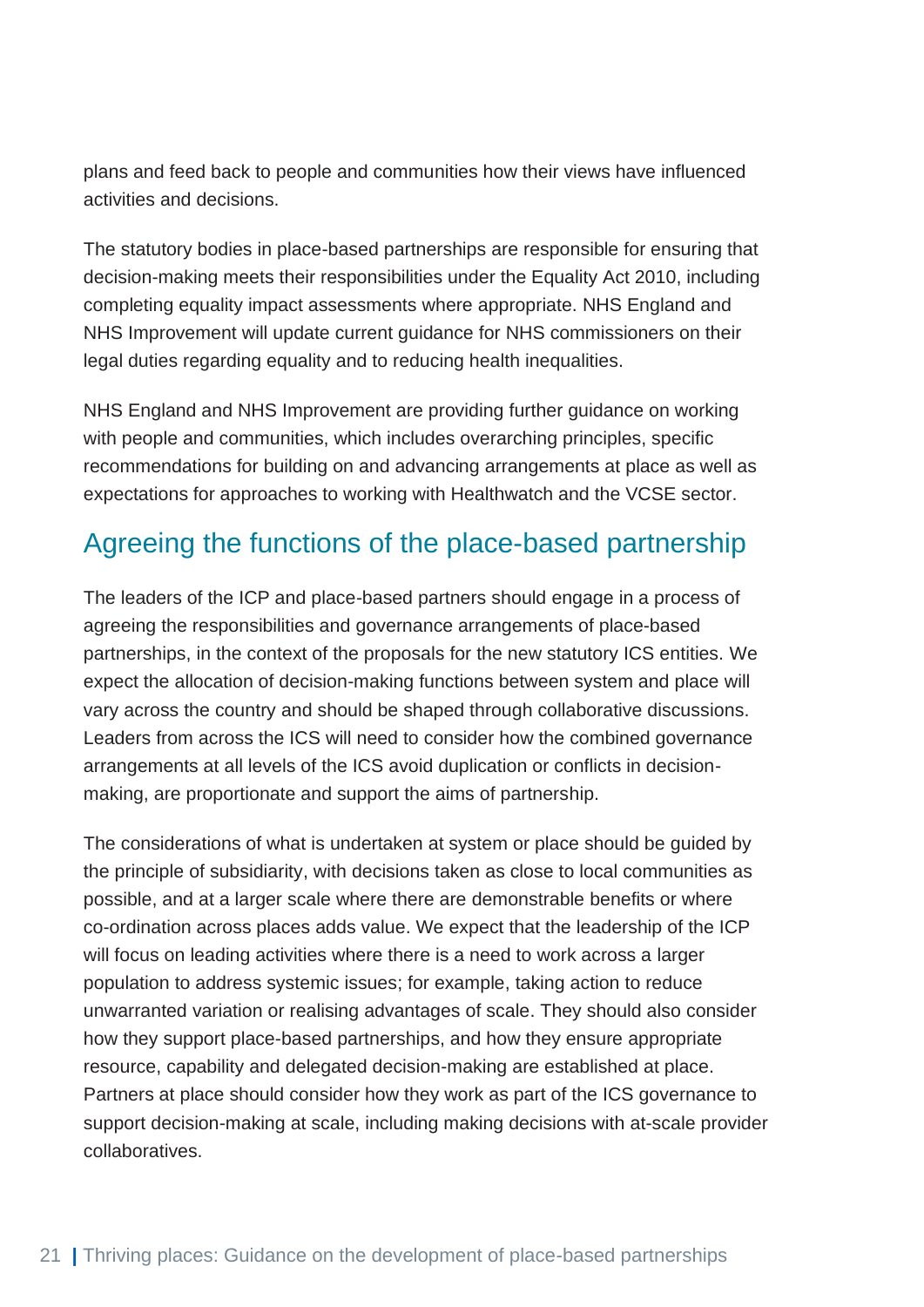Where place-based partnerships agree with statutory bodies – for example, the ICB, NHS providers or local government – to take on delegated statutory functions for the place, the relevant bodies will retain accountability for these functions and must be satisfied the place-based partnership is able to manage the functions appropriately. They will agree with the partnership any terms of the delegation including the governance and assurance arrangements required to ensure the functions are delivered in a proper way. The delegated functions must be exercised in accordance with the duties of the delegating body. In the case of the delegation of functions from the ICB, this will be in adherence with the constitution and schemes of reservation and delegation, as well as being agreed by the ICB. NHS England and NHS Improvement have provided further guidance on the functions and governance of the ICB as well as a model constitution.

The place-based partnership will need to play a major role in the delivery of national expectations attached to NHS funding, including transformation commitments in the NHS Long Term Plan and funding commitments such as the Mental Health Investment Standard. Place-based leaders from all partner organisations should consider how they will develop and agree plans that deliver national NHS commitments as well as local priorities, whether specific to their locality or agreed with wider system partners.

### <span id="page-22-0"></span>Governance and decision-making arrangements

To date, place-based governance arrangements in ICSs have been informal forums for consultation and co-operation, where agreed actions are subsequently enacted through other governance arrangements. In some places, the HWB has provided a forum to align decision-making between local government and NHS partners. Section 75 partnership agreements are used to enable joint decision-making between local authorities, NHS CCGs or providers for the commissioning of health or social care services. Local areas must also consider how to balance and build on existing relationships and governance arrangements, with the delivery of the functions and duties set out in the proposed legislation. For example, HWBs will have specific requirements set out in legislation in relation to fulfilling duties of the ICB.

**Table 2** summarises the broad types of governance arrangements that could be established to support place-based partnerships to make decisions between the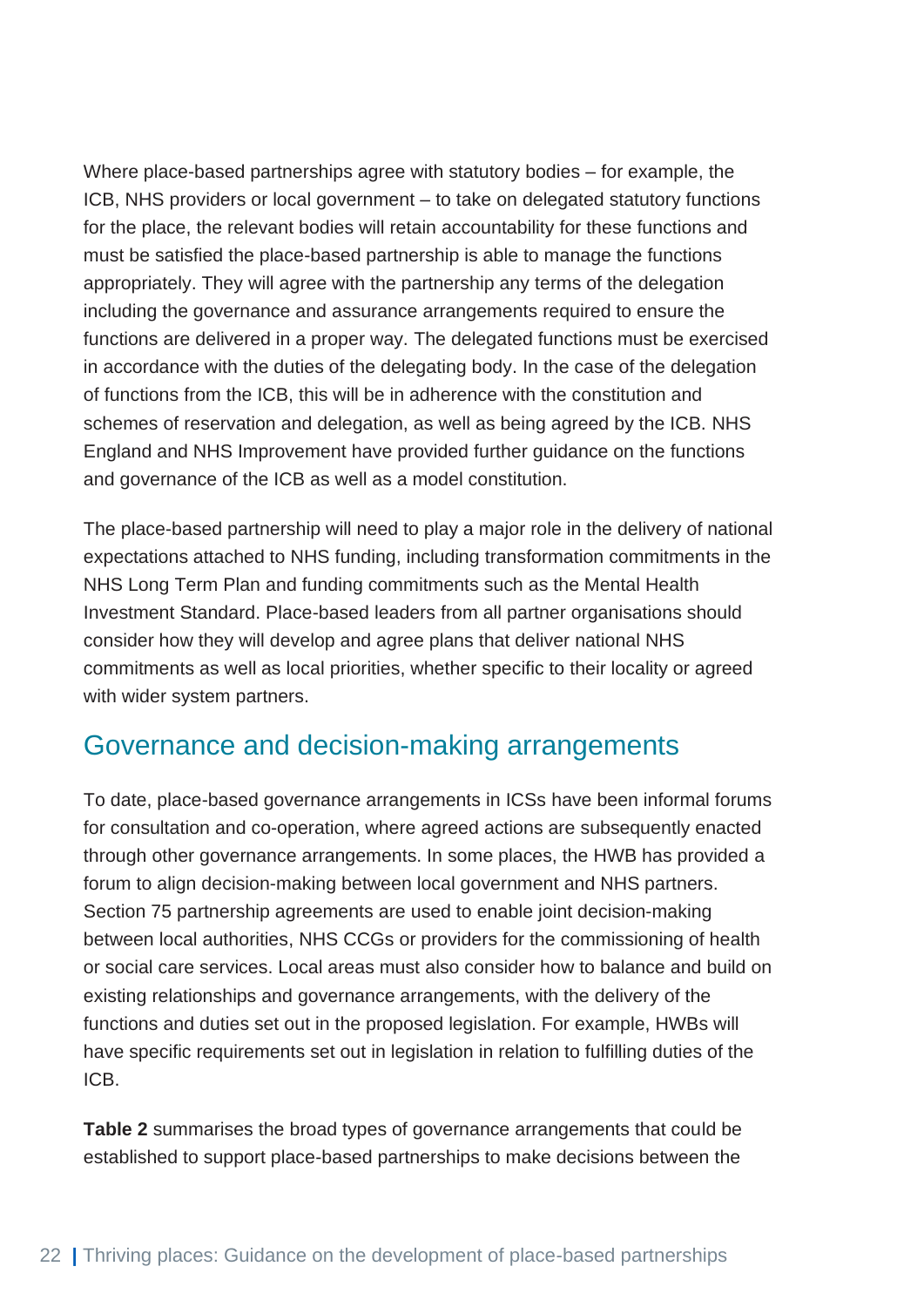appropriate partners, if the Bill is passed in its current form. Further consideration will need to be given to the decision-making arrangements of committees and agreed with statutory bodies where they relate to the delegation of statutory functions; for example, agreeing the approaches to managing disagreement in their terms of reference and whether a lead member of a committee is required.

Some of the arrangements described below may be implemented through existing arrangements, such as HWBs. However, there may be some arrangements that must be established independently. The arrangements are not mutually exclusive, and places may adapt and revise the below arrangements to address their particular business and decision-making needs. It is also possible to use a single forum for multiple purposes. Place-based partnerships should consider, along with wider system partners, how they will ensure governance and decision-making remains clear and proportionate and avoids duplication across the ICS, and how they share information and involve partners to promote joined-up decision-making.

Place partners should agree the membership of the different parts of their governance arrangements, recognising the different role partners will play, and that it may not be considered appropriate for some members of the place-based partnership to participate in some formal decision-making arrangements.

The shared decision-making arrangements agreed by place-based partners depend on continued mutual co-operation and agreement between partners, where all parties have trust and confidence in the arrangements. It is crucial therefore that the partnership has agreed ways of managing disagreement and maintains a strong focus on organisational and cultural development and ways of working to ensure that trust, transparency and co-operation can be maintained. We recognise places will be at different stages of working together and should consider how they transition to arrangements iteratively over time to support the development of the partnership.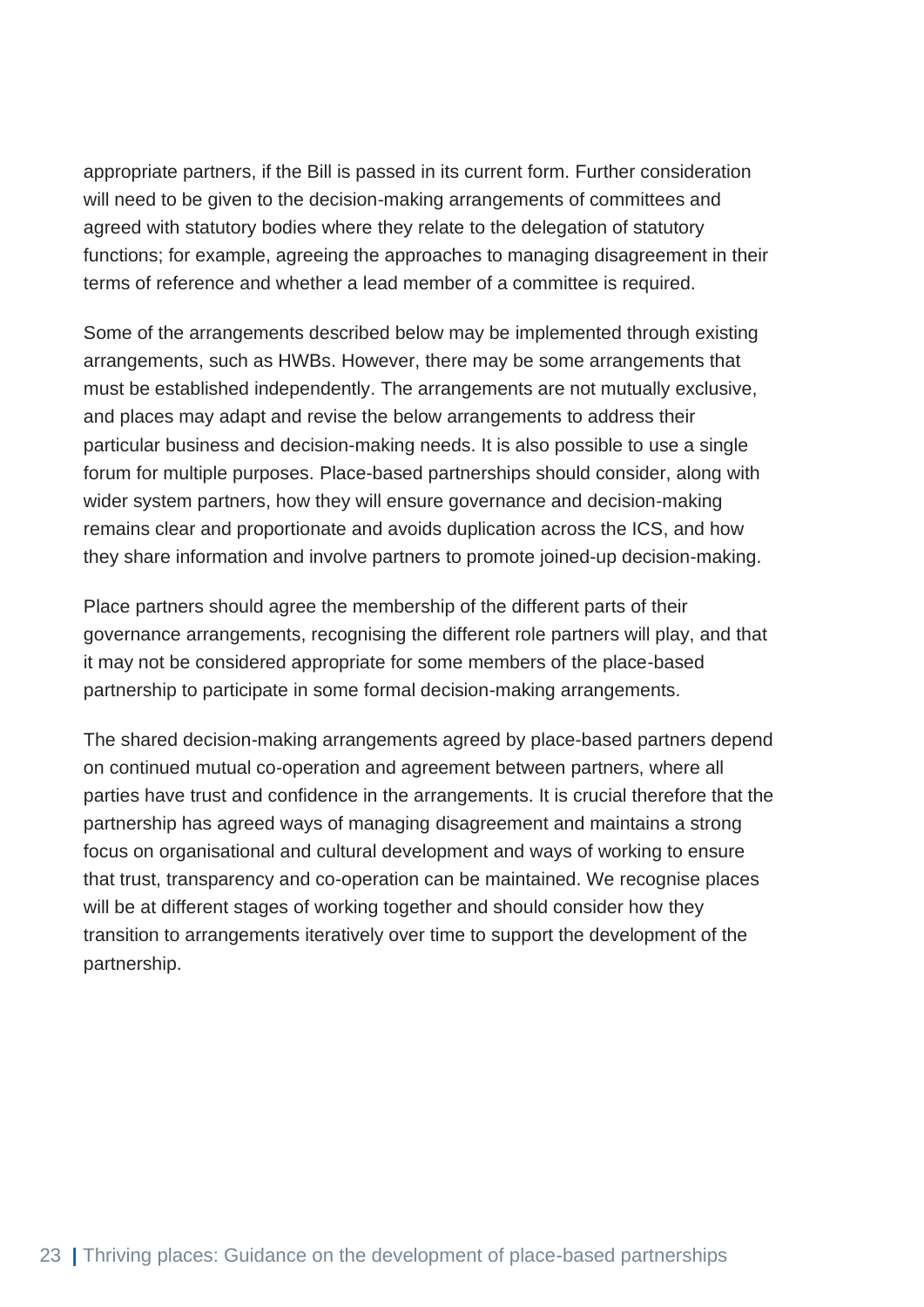#### **Consultative forum**

A collaborative forum to inform and align decisions by relevant statutory bodies, such as the ICB or local authorities, in an advisory role. In this arrangement, the decisions of statutory bodies should be informed by the consultative forum.

#### **Individual executives or staff**

Statutory bodies may agree to delegate functions to individual members of staff to exercise delegated functions, and they may convene a committee to support them, with membership that includes representatives from other organisations.

### **Committee of a statutory body**

A committee provided with delegated authority to make decisions about the use of resources. The terms of references and scope are set by the statutory body and agreed to by the

- Helpful for engaging the widest range of partners to discuss and agree shared strategic direction together. Many places have found it useful to establish forums for developing shared visions and priority setting.
- One current option is HWBs, which are a collaborative body bringing together the clinical, professional, political and community leadership. Other local areas have established place boards to fulfil this consultative forum function.
- Helpful for engaging partners in the decisionmaking of statutory bodies, while retaining a single SRO for decisions.
- A named individual could become the SRO for the place in their body, enabling budgets to be defined for the committee and managed through their internal management and reporting arrangements. In addition to the decision-makers, there can also be individuals in attendance who do not have decisionmaking authority but can participate in the discussion in the forum setting.
- Equally, the individual director could be a joint appointment, between the ICB and local authority, or statutory NHS provider, and may have delegated authority from those bodies.
- Helpful for making decisions based on a range of views, while facilitating delegated authority for the use of resources.
- For a committee of the ICB or LA, in both instances, there is an expectation that there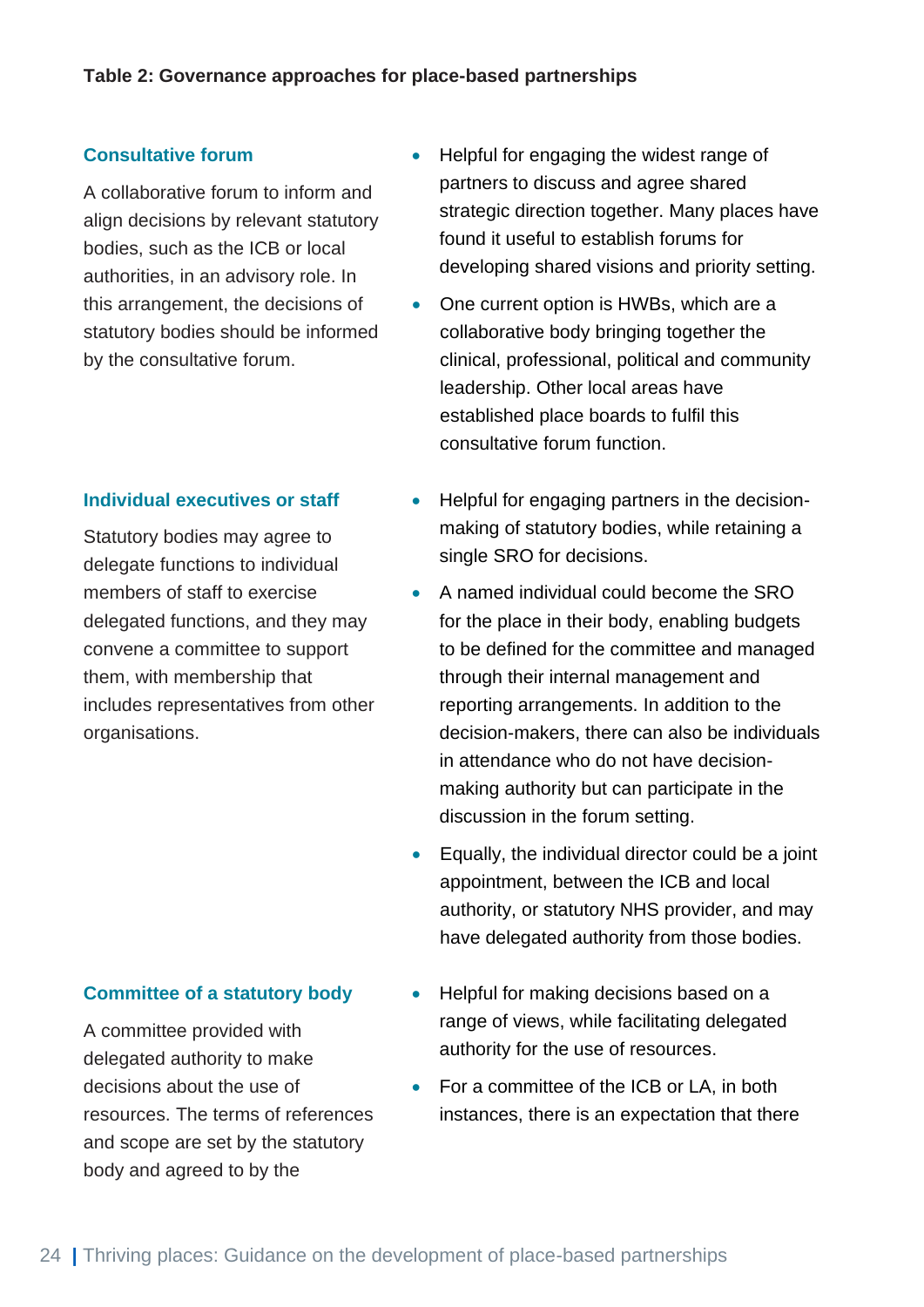committee members. A delegated budget can be set to describe the level of resources available to cover the remit of the committee.

#### **Joint committee**

A committee established between partner organisations, such as the ICB, local authorities, statutory NHS providers or NHS England and NHS Improvement. The relevant statutory bodies can agree to delegate defined decisionmaking functions to the joint committee in accordance with their respective schemes of delegation. A budget may be defined by the bodies delegating statutory functions to the joint committee, to provide visibility of the resources available to deliver the committee's remit.

#### **Lead provider**

A lead provider manages resources and delivery at place-level, as part

are joint working arrangements with partners to embed collaboration.

- The committee may appoint representatives of non-statutory providers to participate in the committee or attend meetings to take part in discussions without being members, but only where the convening statutory bodies consider it appropriate.
- HWBs are constituted as committees of local authorities and are charged with promoting greater integration and partnership between bodies from the NHS, public health and local government, and can also exercise functions delegated to them by their local authority.
- Helpful for making joint decisions between relevant partners.
- The committee may include participation from representatives of non-statutory providers, but only where the convening statutory bodies consider it appropriate.
- To date, we have seen that NHS and/or local government functions can be integrated using S.75 (of the NHS Act 2006) arrangements, creating a Joint Committee to manage the arrangements. Equally, section 65Z5 of the 2006 Act, inserted by clause 60 of the Health and Care Bill, allows the setting up of joint committees between a LA and an ICB.
- Helpful for giving provider leaders greater ownership and direction around the delivery and co-ordination of services.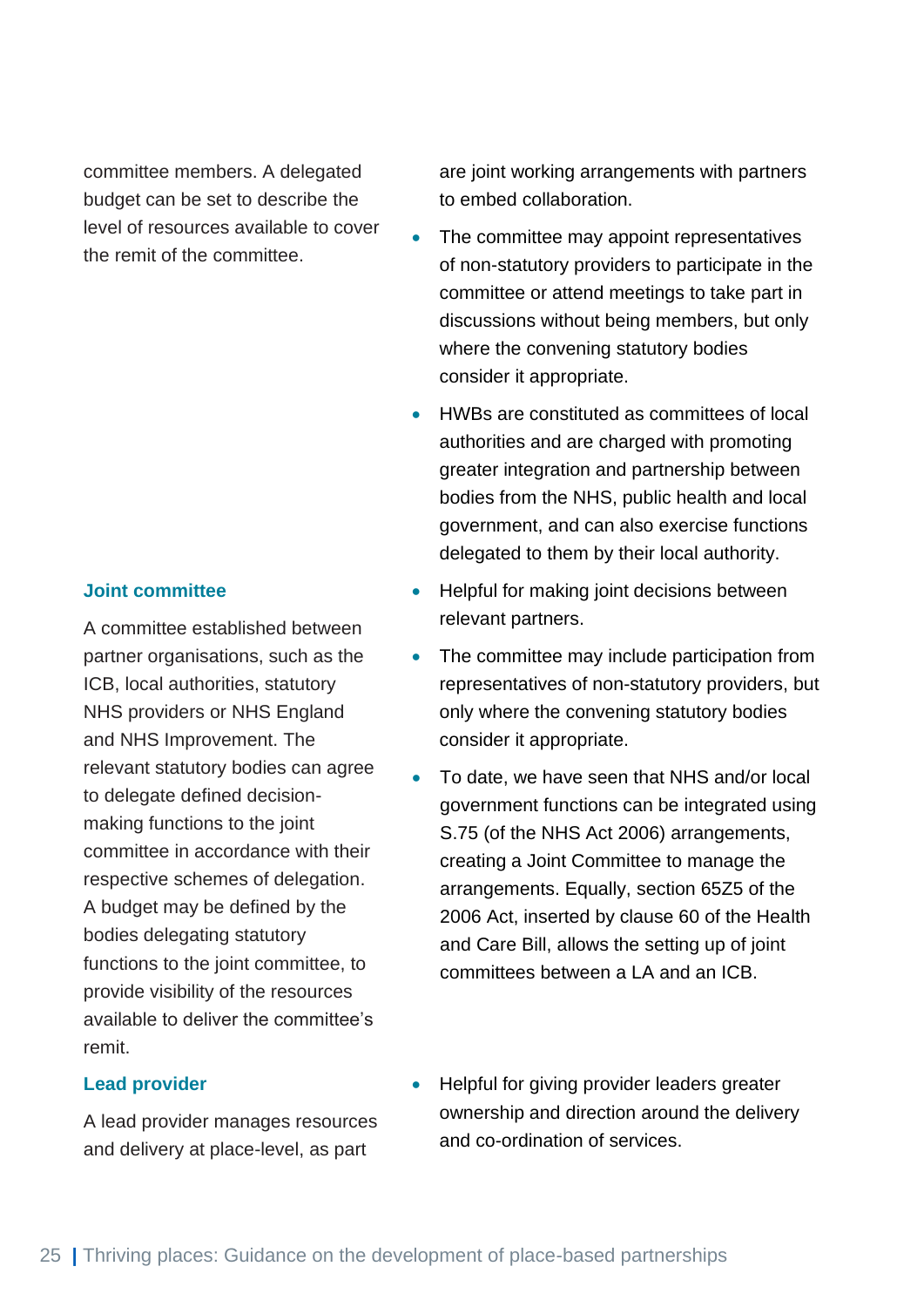of a provider partnership, under a contract with the ICB and/or local government, having lead responsibility for delivering the agreed outcomes for the place (including national standards and priorities) for the defined set of services.

- The lead provider would subcontract other providers within the scope of the place-based delivery partnership. They can agree how resources are spent within the payment envelope agreed with the statutory body, complying with the terms of the contract, and establish governance with partnering providers to support delivery.
- The Integrated Care Provider (ICP) Contract is one of the available options for systems to enable joined-up decision-making and integration of services. It will enable a single contract to be awarded to a provider that is responsible for the integrated provision of general practice, wider NHS and potentially local authority services.

Further interim guidance is available on the [functions and governance of the ICB,](https://www.england.nhs.uk/wp-content/uploads/2021/06/B0886_Interim-guidance-on-the-functions-and-governance-of-the-integrated-care-board-August-2021.pdf) including technical guidance materials to support the delegation of statutory functions from local government or the NHS to place-based partnerships, where agreed locally.

We expect statutory bodies may set a budget for place-based partnerships to support local financial decisions, where it has agreed with the place-based partnership to delegate decision-making functions to the partnership. When taking responsibilities for NHS funding from the ICB, place-based partnerships must adopt the principle of equal access for equal need and the requirements to reduce health inequalities, as well as supporting transparency on the spending made at place level. The ICB should explain any variation from previous CCG budgets and enable the shared planning or pooling of NHS and local authority budgets, including stated minimum NHS contributions to Better Care Fund arrangements.

Some consistent components of effective governance, decision-making and reporting have been included in NHS England and NHS Improvement guidance on the functions and governance of the ICB. The LGA and NHS Clinical Commissioners have also published [a resource to support localised decision-](https://www.local.gov.uk/sites/default/files/documents/Localising%20Decision%20Making%20Guide%20PDF.pdf)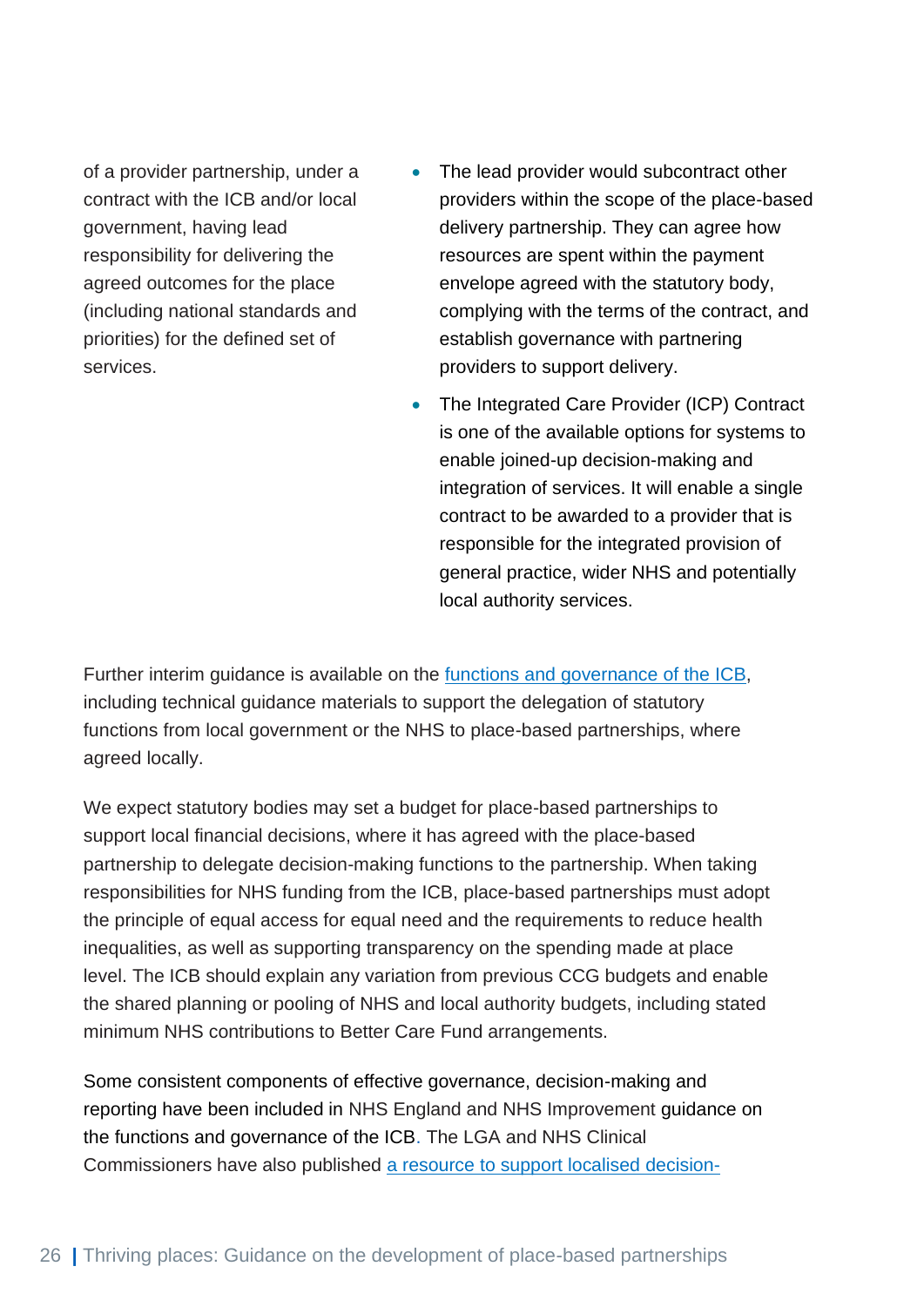[making,](https://www.local.gov.uk/sites/default/files/documents/Localising%20Decision%20Making%20Guide%20PDF.pdf) including 10 key lines of enquiry to consider how decision-making is working locally. This and other helpful resources have been included in Annex 1.

### <span id="page-27-0"></span>Accountability arrangements

Place-based partnerships bring together local government, NHS and other partners, each with distinct governing body arrangements and accountabilities. While NHS partners will be accountable for delivery of their functions through NHS England and NHS Improvement and to central government, local authority partners are accountable to communities through local democracy. Place-based partnerships should agree the arrangements required to fulfil each of these relationships appropriately, including how they engage council elected members or NHS nonexecutive directors in decision-making, as well as their relationships with HWBs and local authority health overview and scrutiny arrangements, and the relationship between NHS bodies and NHS England and NHS Improvement .

NHS England and NHS Improvement recently published the NHS System Oversight [Framework for 2021/22,](https://www.england.nhs.uk/nhs-system-oversight-framework-2021-22/) with an increasing focus on overseeing system performance. The oversight framework for the NHS will develop further in future years to support implementation of future statutory arrangements for ICSs. We expect this will include NHS England and NHS Improvement working with the ICB to understand and manage the performance of individual NHS organisations, with NHS England and NHS Improvement maintaining formal responsibility for the oversight of NHS providers. The place-based partnership and ICB leadership should consider and define the role the place-based partnership and its leadership team will play to support effective monitoring of performance within the system, sharing data and intelligence across partners, identifying risks and helping to agree remedial actions – particularly in relation to any statutory functions have been delegated to the place-based partnership.

To support joint working, place-based partnerships should embed the principle of mutual accountability, where all partners, irrespective of their own formal accountability relationships, consider themselves mutually accountable to each other and to the population and communities they serve, even where not underpinned in formal arrangements. This is important to ensure there is collective ownership of the partnership's vision, priorities, plans and delivery, and the co-operation required to deliver this.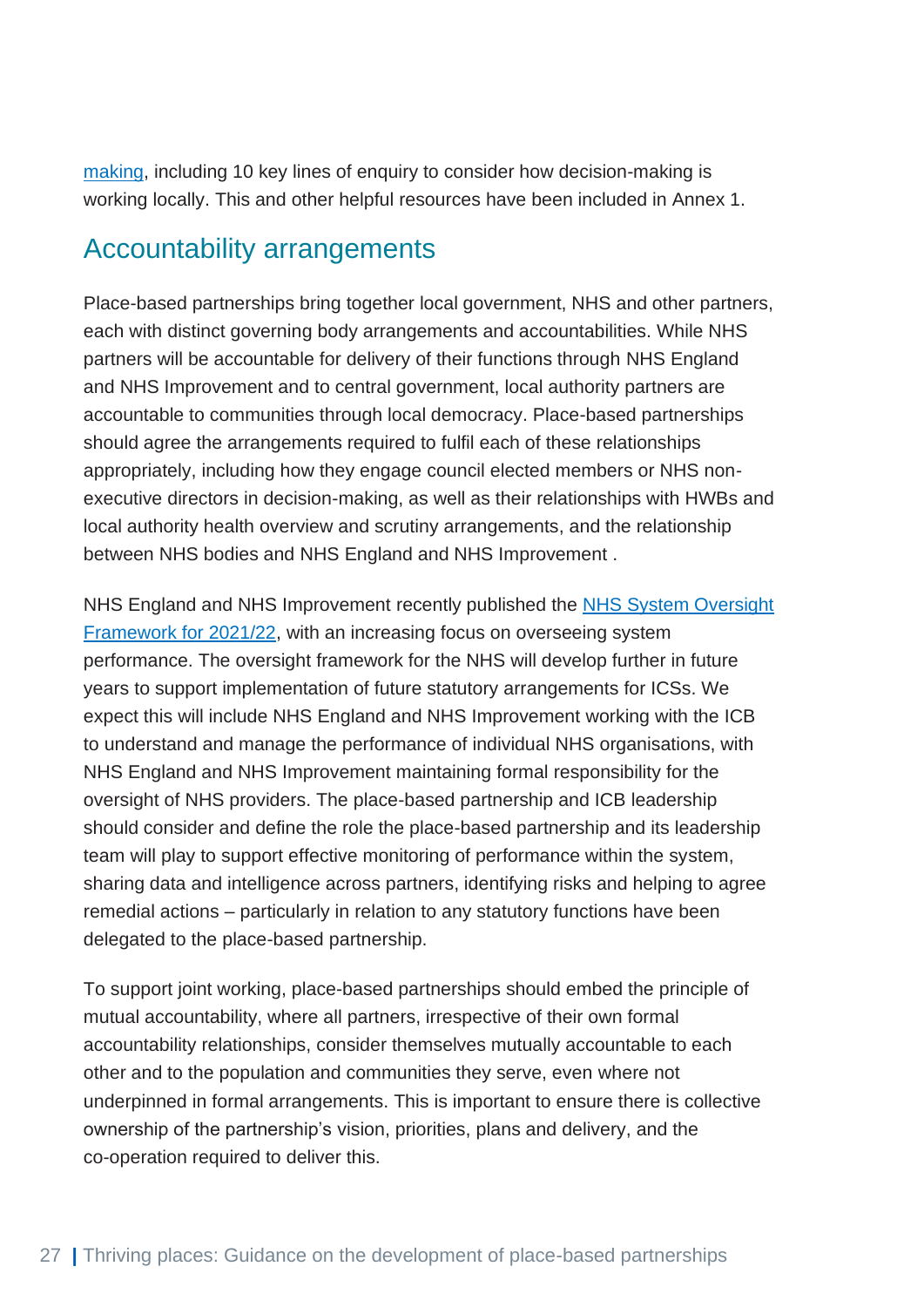## <span id="page-28-0"></span>5. Leadership

### <span id="page-28-1"></span>Leadership roles

There is a range of leadership roles that may be fulfilled at place, and they will depend on the responsibilities the place-based partnership has agreed to undertake together. Partnerships may choose to have an overall lead for the place, its vision and plan, which will likely comprise the role of convening the partnership but may also include responsibility for managing delegated statutory functions. This will typically be accompanied by other leadership roles in the partnership for defined functions or programmes of work. The roles and responsibilities of the leadership team will typically fall into the three broad categories described in **Table 3**.

#### **Table 3: Leadership roles in place-based partnerships**

#### **Partnership convenor**

Support the convening of the place-based partnership and facilitate the development of its ways of working.

A leader whose role is to convene the place-based partnership, facilitating priority-setting, strategic alignment and decision-making between organisations across multiple sectors.

This role may take the form of a place-based partnership lead or chair, and the leader may represent the partnership in other governance forums; for example, the ICP, the board of the ICB, or HWB where separate.

#### **Executive leads**

Take formal responsibility for statutory functions delegated to the place-based partnership.

Leaders who are appointed to take on responsibility for any decision-making functions delegated by statutory bodies, including any associated financial governance responsibilities.

These roles will be fulfilled by employees of the statutory body delegating the function, or jointly appointed where functions are delegated from multiple statutory bodies, and the employee will adhere to the conflict of interest policies of the organisation(s).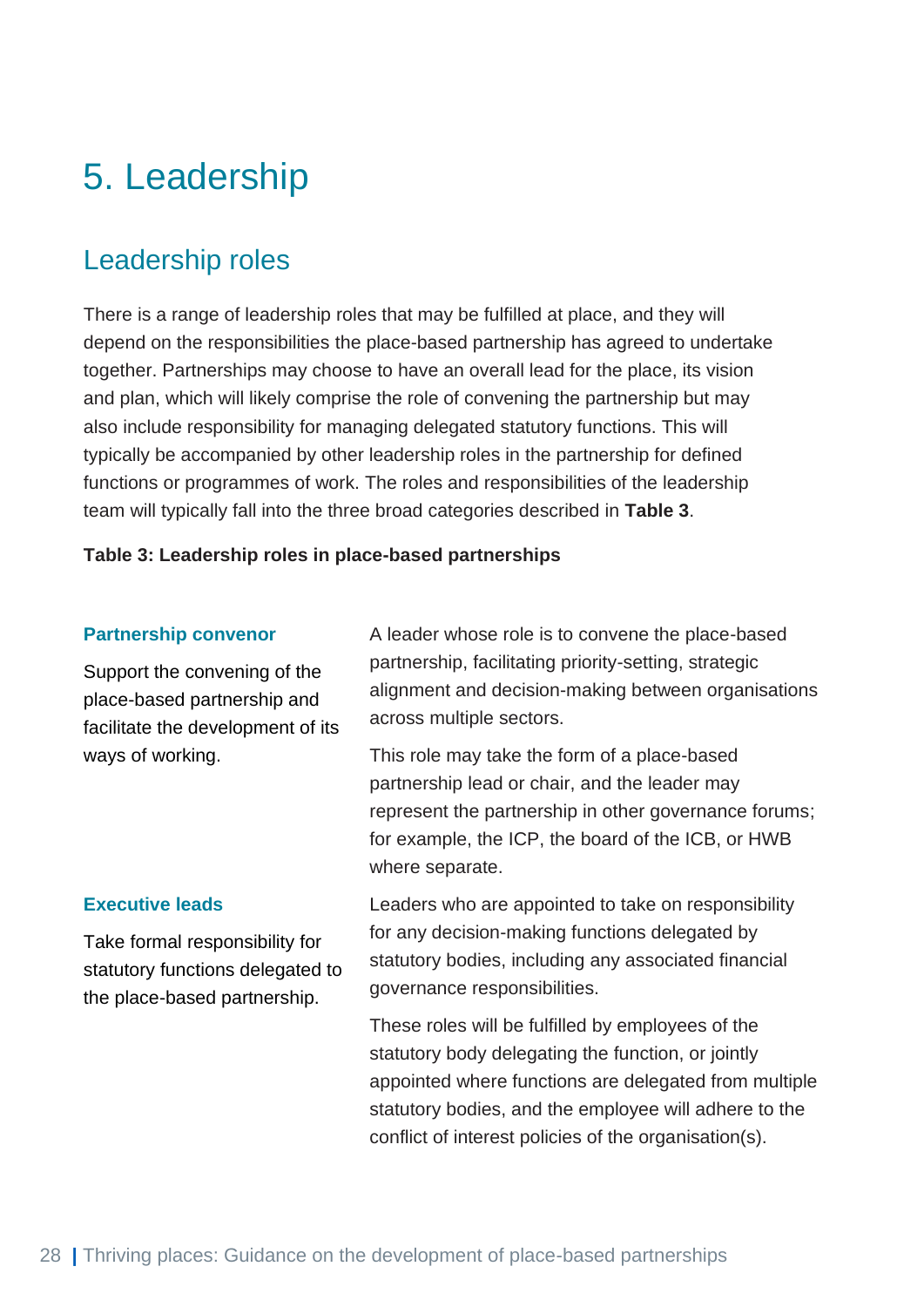#### **Programme leads**

Take a leadership role for coordinating a shared function or programme on behalf of the place-based partnership, without formal responsibility for statutory functions.

Leaders who take on responsibility for other shared functions or programmes of work on behalf of the place-based partnership that are not related to formally delegated statutory functions but support the place to achieve its objectives, such as people development, data and analytics.

Their responsibilities and reporting arrangements to the place-based partnership should be agreed locally.

In many cases, leaders at place will balance multiple roles in the system. Some place-based partnerships have introduced independent chairs, to help maintain balance in the partnership's agenda between different sectors, and to ensure accountability to local partners and communities.

It is important that the leadership roles of the place-based partnership are agreed and defined clearly, based on the functions and programmes of the partnership, and there is an agreed process to manage any potential conflicts of interest.

### <span id="page-29-0"></span>Leadership skills and capabilities

Those taking on a leadership role in a place-based partnership will be responsible for bringing together a wide range of perspectives, where mutual respect for different viewpoints and organisational sovereignty is critical to maintaining progress. These leaders will need to use facilitative leadership and personal influence to find a common vision and purpose for the partnership, and to manage disagreement constructively.

It can take time to build these skills and establish the trusting relationships on which collaboration can be built. Places that have invested in this have reaped the benefit. Whilst leaders and teams will clearly want to shape their own development, learning to date suggests the key skills and behaviours that place-based leaders should aspire towards to be effective in their role include:

- openness and honesty with colleagues, as well as acting with integrity
- a commitment to listening to others and understanding different points of view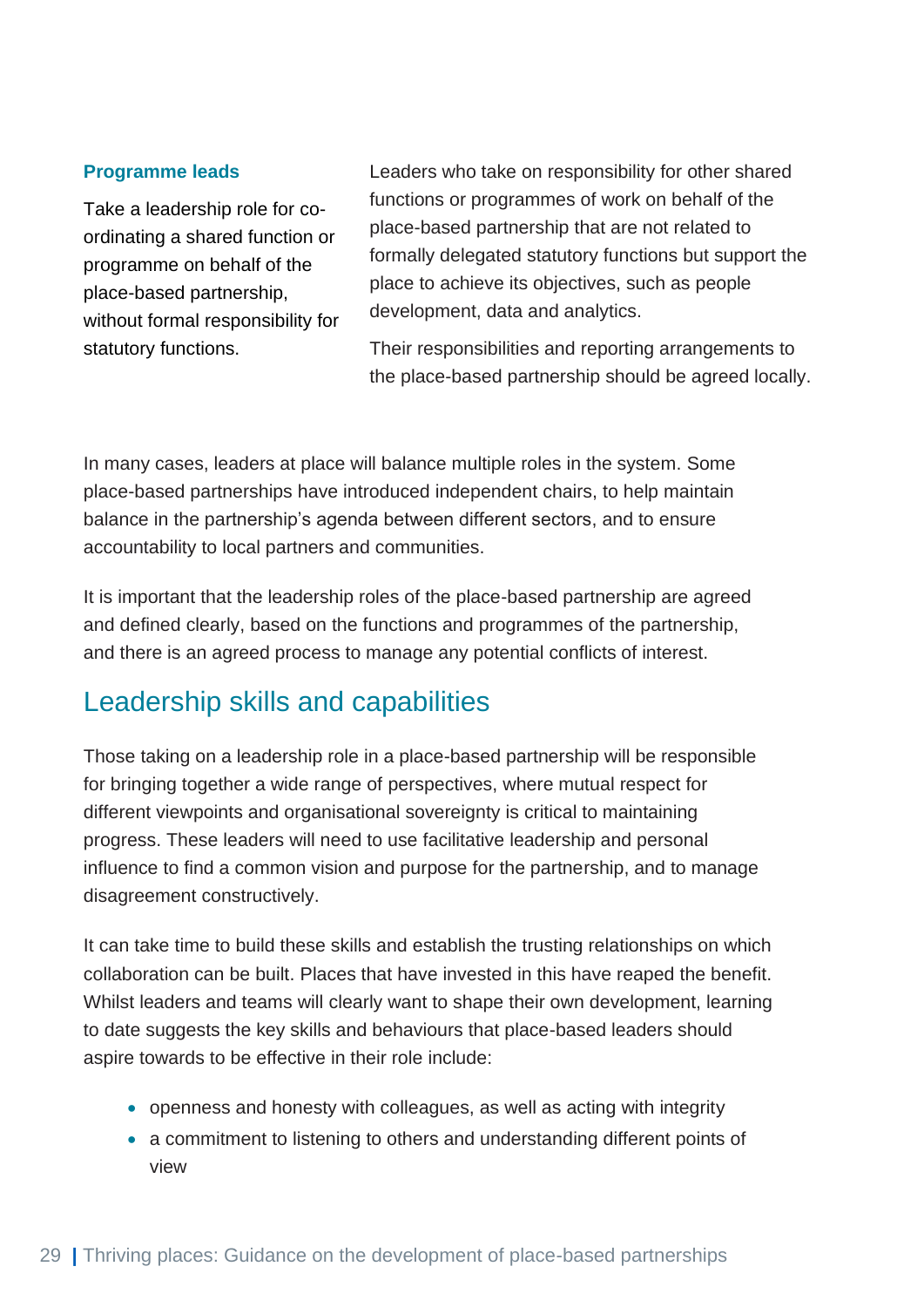- strong relationship-building skills, with the capability to work with partners to develop a shared vision around joint priorities and plans
- a readiness to take ownership of complex problems
- curiosity and the ability to understand what is really happening, and not what is supposed to be happening
- encouraging close working between leaders from different organisations to build relationships and solve problems
- fostering a culture of continuous learning, measuring effectiveness and adapting the approach on what is or is not working
- regularly engaging with people who use services, carers and members of the voluntary sector to understand their experiences of care and acting on their views.

There is a range of system leadership programmes on offer to support current and aspiring health and care leaders to develop collaborative leadership skills. The LGA has a range of events, workshops and publications available in its **Leading** [Healthier Places](https://www.local.gov.uk/publications/leading-healthier-places-202122-support-care-and-health-leaders) programme. The NHS Leadership Academy has also developed the [System Leadership Behaviours](https://www.nwacademy.nhs.uk/discover/offers/system-leadership-behaviour-cards) toolkit.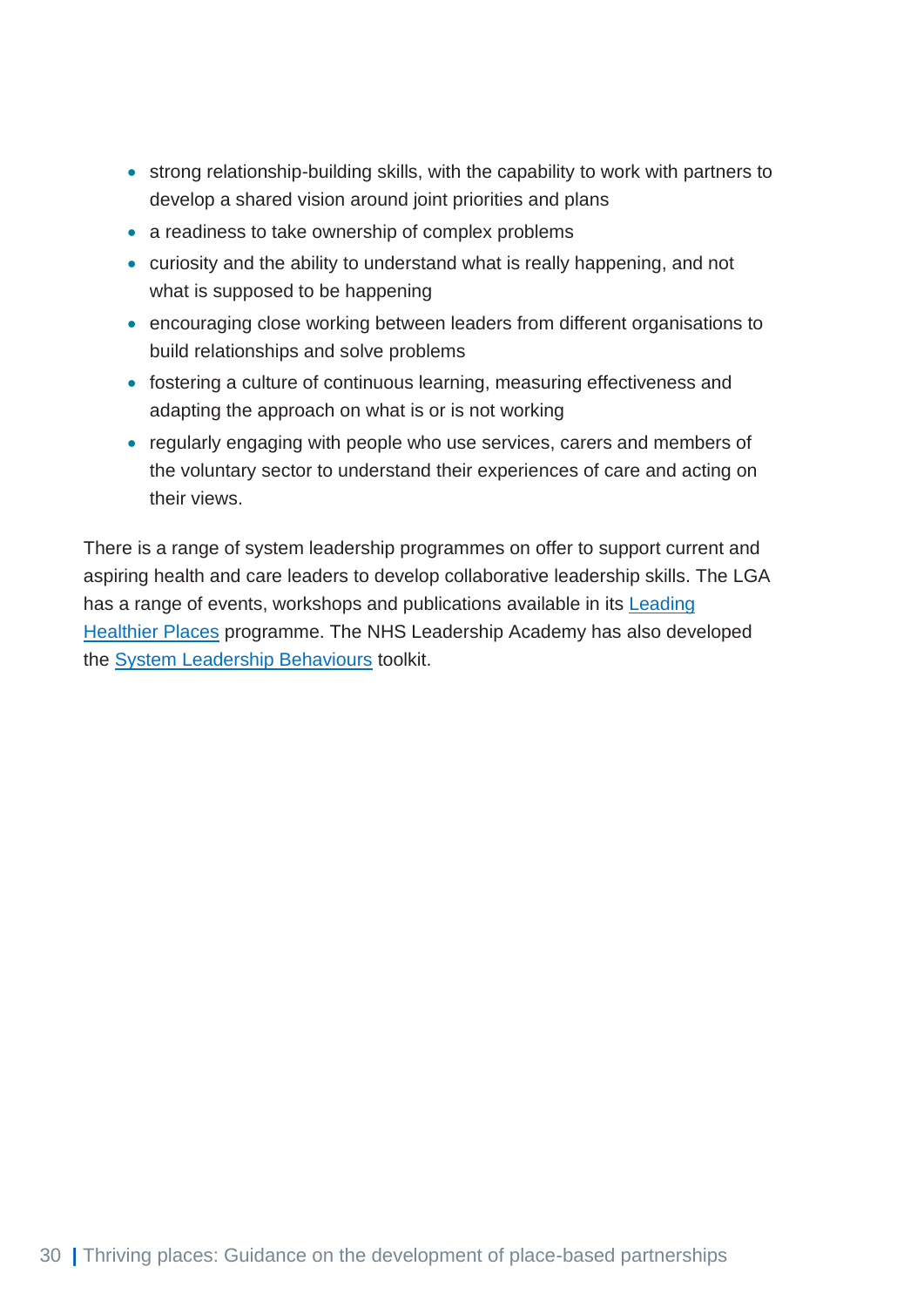## <span id="page-31-0"></span>6. Conclusion

Place-based partnerships are already seizing opportunities to support people in their communities to live healthier and more fulfilled lives, or the specific arrangements or ways of working that will enable each partnership to develop and thrive. We have therefore not attempted to describe the full range of opportunities as this is something colleagues working in systems and place-based partnerships will work through and agree together locally. There is a limit to how much can be described in guidance, particularly where there is widespread recognition of the variation in approaches being taken across the country, and the need for flexibility to support places to make partnership arrangements work for their context.

We will develop further resources including case studies and in-depth learning on the approaches that partnerships have taken to foster collaborative models of service planning and delivery between partners in different sectors.

We look forward to updating this content as place partnerships adapt to new statutory arrangements and the relationships they build with their communities continue to thrive.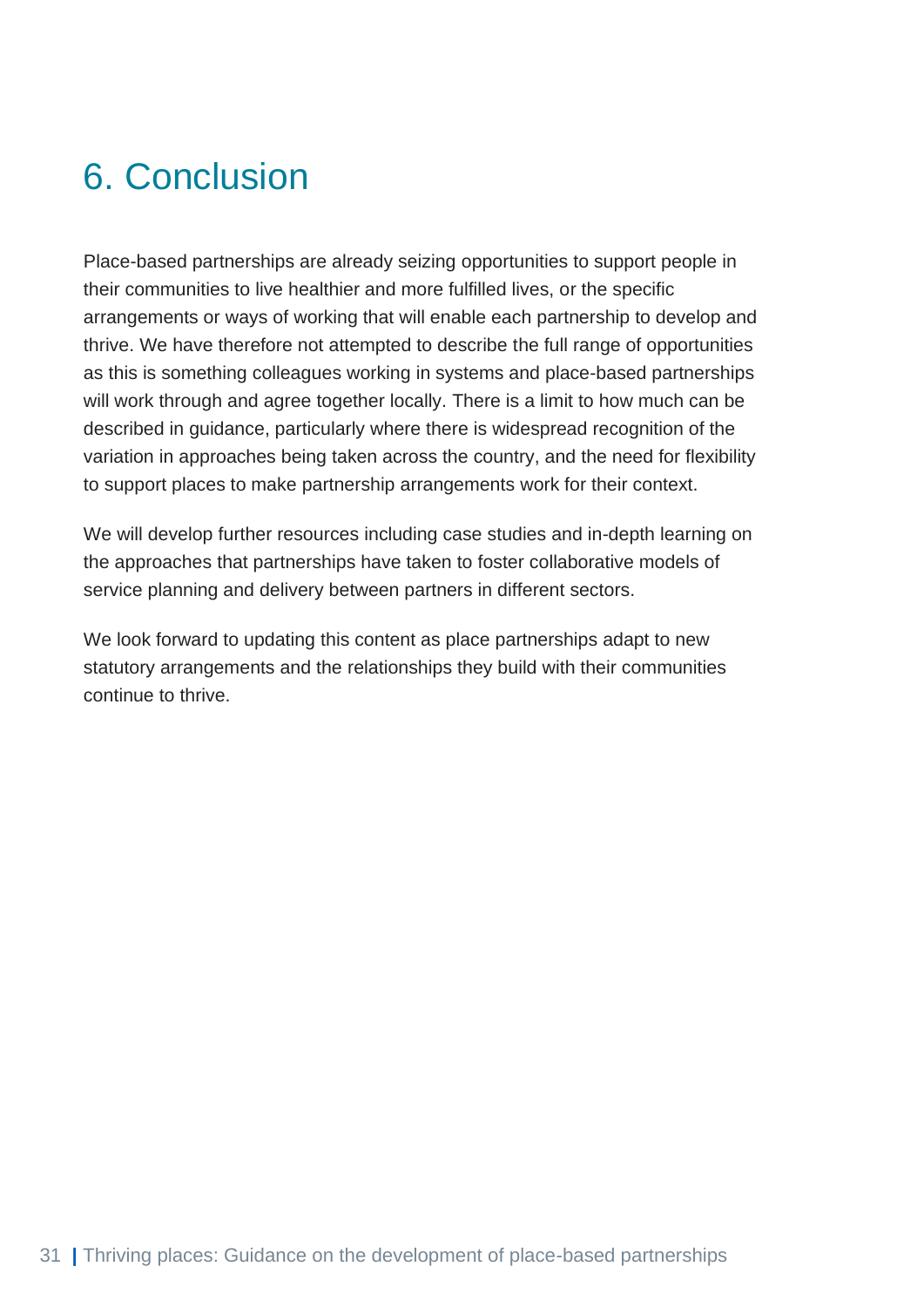## <span id="page-32-0"></span>Annex 1: Helpful resources

The King's Fund (April 2021) [Developing place-based partnerships](https://www.kingsfund.org.uk/publications/place-based-partnerships-integrated-care-systems)

The King's Fund (September 2019) [Creating healthy places](https://www.kingsfund.org.uk/publications/creating-healthy-places)

Local Government Association (May 2021) [Leading Healthier Places 2021/22 -](https://www.local.gov.uk/publications/leading-healthier-places-202122-support-care-and-health-leaders) [Support for care and health leaders](https://www.local.gov.uk/publications/leading-healthier-places-202122-support-care-and-health-leaders)

Local Government Association (July 2019) What a difference [a place makes: the](https://local.gov.uk/publications/what-difference-place-makes-growing-impact-health-and-wellbeing-boards)  [growing impact of health and wellbeing boards](https://local.gov.uk/publications/what-difference-place-makes-growing-impact-health-and-wellbeing-boards)

Local Government Association, Association of Directors of Adult Social Services, Association of Directors of Public Health, NHS Clinical Commissioners, NHS Confederation, NHS Providers (November 2018) [Shifting the centre of gravity:](https://www.local.gov.uk/publications/shifting-centre-gravity-making-place-based-person-centred-health-and-care-reality)  [making place-based, person-centred health and care a reality](https://www.local.gov.uk/publications/shifting-centre-gravity-making-place-based-person-centred-health-and-care-reality)

Local Government Association and NHS Clinical Commissioners (December 2020) [Localising decision making: a guide to support effective working across](https://www.local.gov.uk/publications/localising-decision-making-guide-support-effective-working-across-neighbourhood-place)  [neighbourhood, place and system,](https://www.local.gov.uk/publications/localising-decision-making-guide-support-effective-working-across-neighbourhood-place)

NHS Confederation (May 2021) [The role of primary care in integrated care systems](https://www.nhsconfed.org/publications/role-primary-care-integrated-care-systems)

NHS Providers [System Transformation Peer Support programme](https://nhsproviders.org/peersupport)

NHS Providers (June 2021) [Collaborating for better care](https://nhsproviders.org/providers-deliver-collaborating-for-better-care)

Social Care Institute for Excellence (SCIE) (November 2018) [Leadership in](https://www.scie.org.uk/integrated-care/leadership/systems)  [Integrated Care Systems \(ICSs\)](https://www.scie.org.uk/integrated-care/leadership/systems)